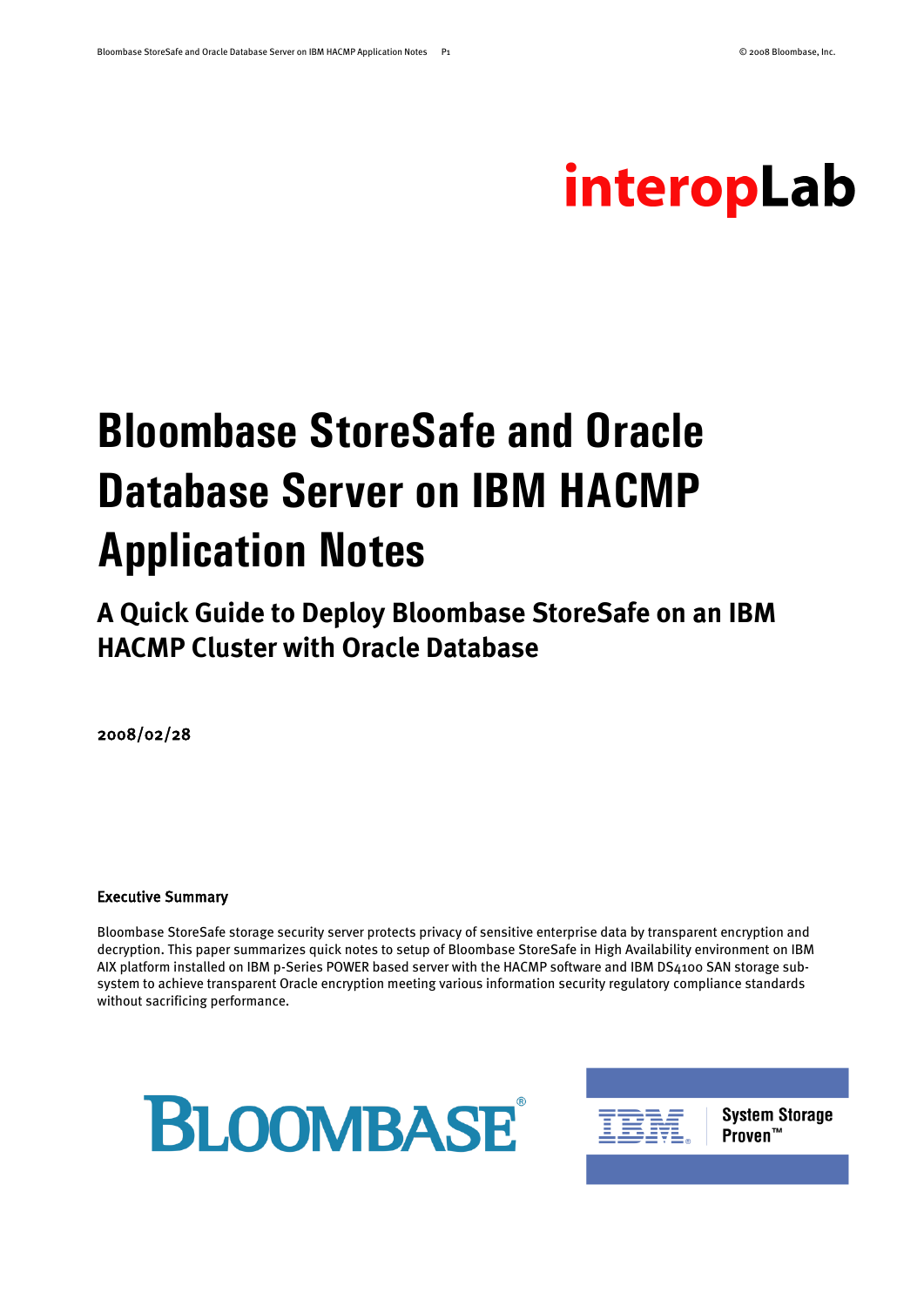Information in this document, including URL and other Internet Web site references, is subject to change without notice. Unless otherwise noted, the example companies, organizations, products, people and events depicted herein are fictitious and no association with any real company, organization, product, person or event is intended or should be inferred. Complying with all applicable copyright laws is the responsibility of the user. Without limiting the rights under copyright, no part of this document may be reproduced, stored in or introduced into a retrieval system, or transmitted in any form or by any means (electronic, mechanical, photocopying, recording, or otherwise), or for any purpose, without the express written permission of Bloombase.

Bloombase may have patents, patent applications, trademarks, copyrights, or other intellectual property rights covering subject matter in this document. Except as expressly provided in any written license agreement from Bloombase, the furnishing of this document does not give you any license to these patents, trademarks, copyrights, or other intellectual property.

This document is the property of Bloombase. No exploitation or transfer of any information contained herein is permitted in the absence of an agreement with Bloombase, and neither the document nor any such information may be released without the written consent of Bloombase.

© 2008 Bloombase, Inc.

Bloombase, Spitfire, StoreSafe and Keyparc are either registered trademarks or trademarks of Bloombase in the United States, People's Republic of China, Hong Kong Special Administrative Region and/or other countries.

The names of actual companies and products mentioned herein may be the trademarks of their respective owners.

Document No.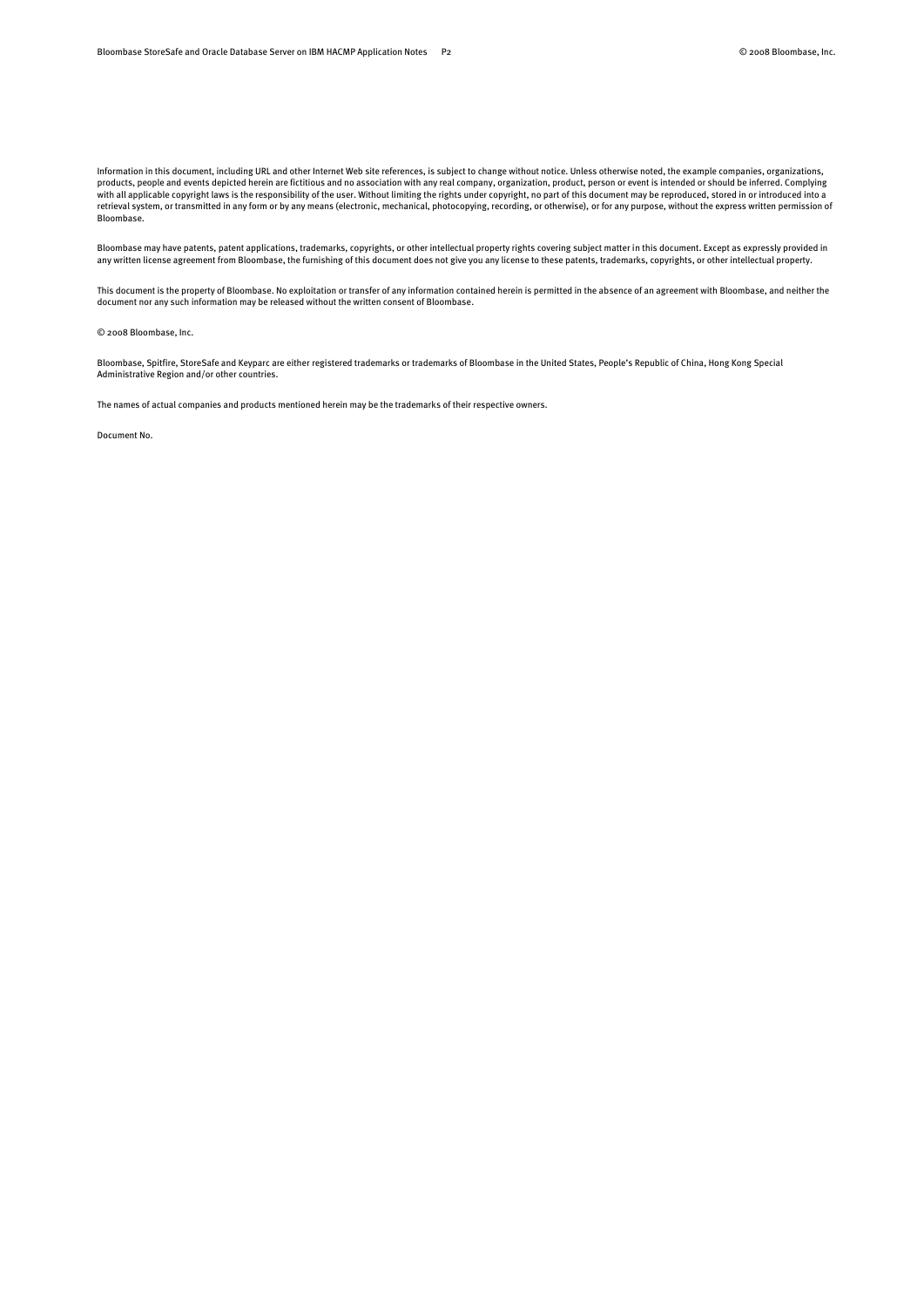# <span id="page-2-0"></span>**Table of Contents**

| <b>Table of Contents</b>                                            | 3  |
|---------------------------------------------------------------------|----|
| Introduction                                                        | 5  |
| <b>Purpose and Scope</b>                                            | 7  |
| <b>Assumptions</b>                                                  | 8  |
| Infrastructure                                                      | 9  |
|                                                                     |    |
|                                                                     |    |
|                                                                     |    |
|                                                                     |    |
| <b>Configuration Overview</b>                                       | 11 |
|                                                                     |    |
|                                                                     |    |
|                                                                     |    |
|                                                                     |    |
| Add Application to the Resource Group for Spitfire StoreSafe  15    |    |
|                                                                     |    |
| Add Application to the Resource Group for Virtual Storage Mount  19 |    |
|                                                                     |    |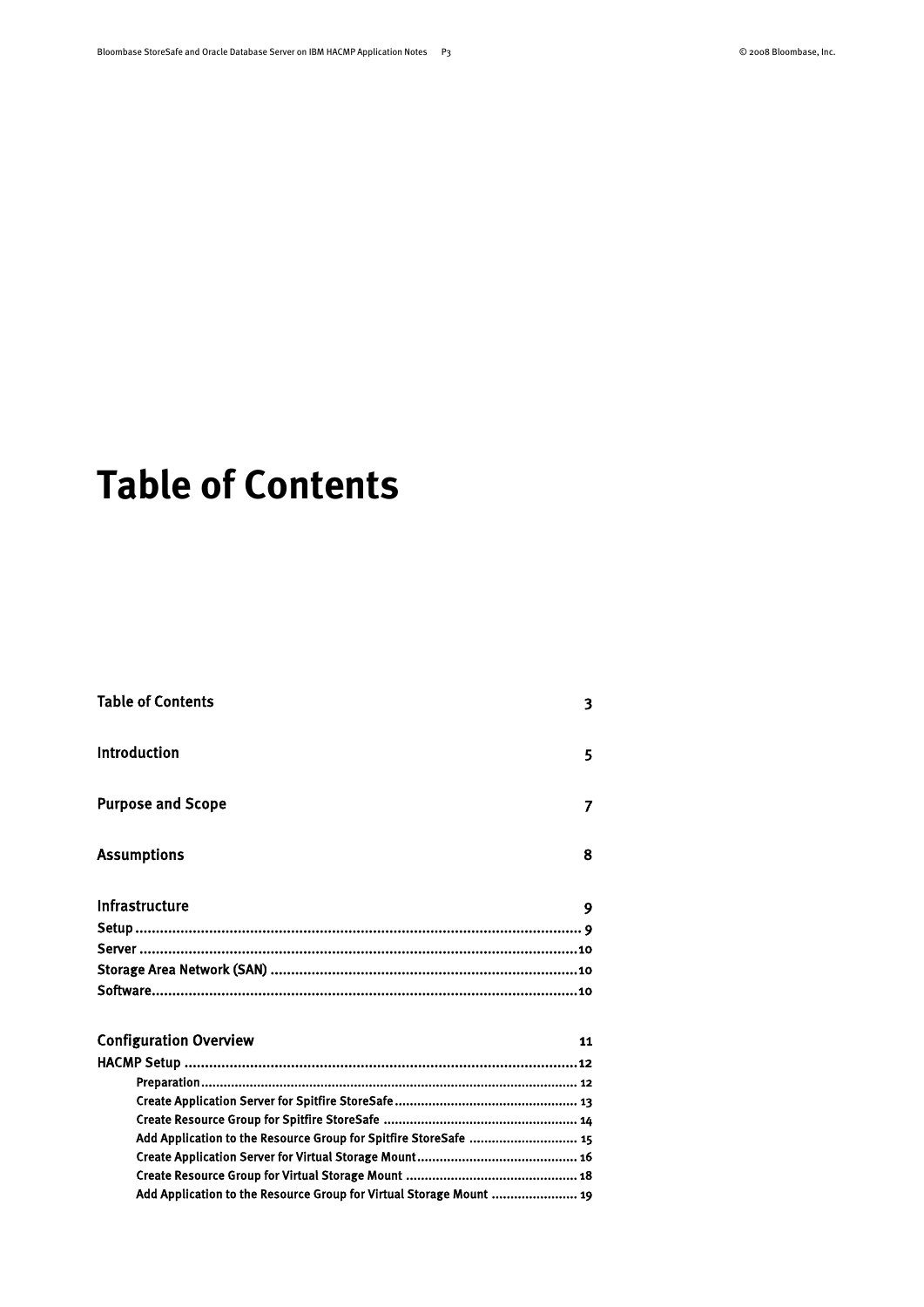| <b>Validation Tests</b>    | 24 |
|----------------------------|----|
| Conclusion                 | 26 |
| Acknowledgement            | 27 |
| <b>Disclaimer</b>          | 28 |
| <b>Technical Reference</b> | 29 |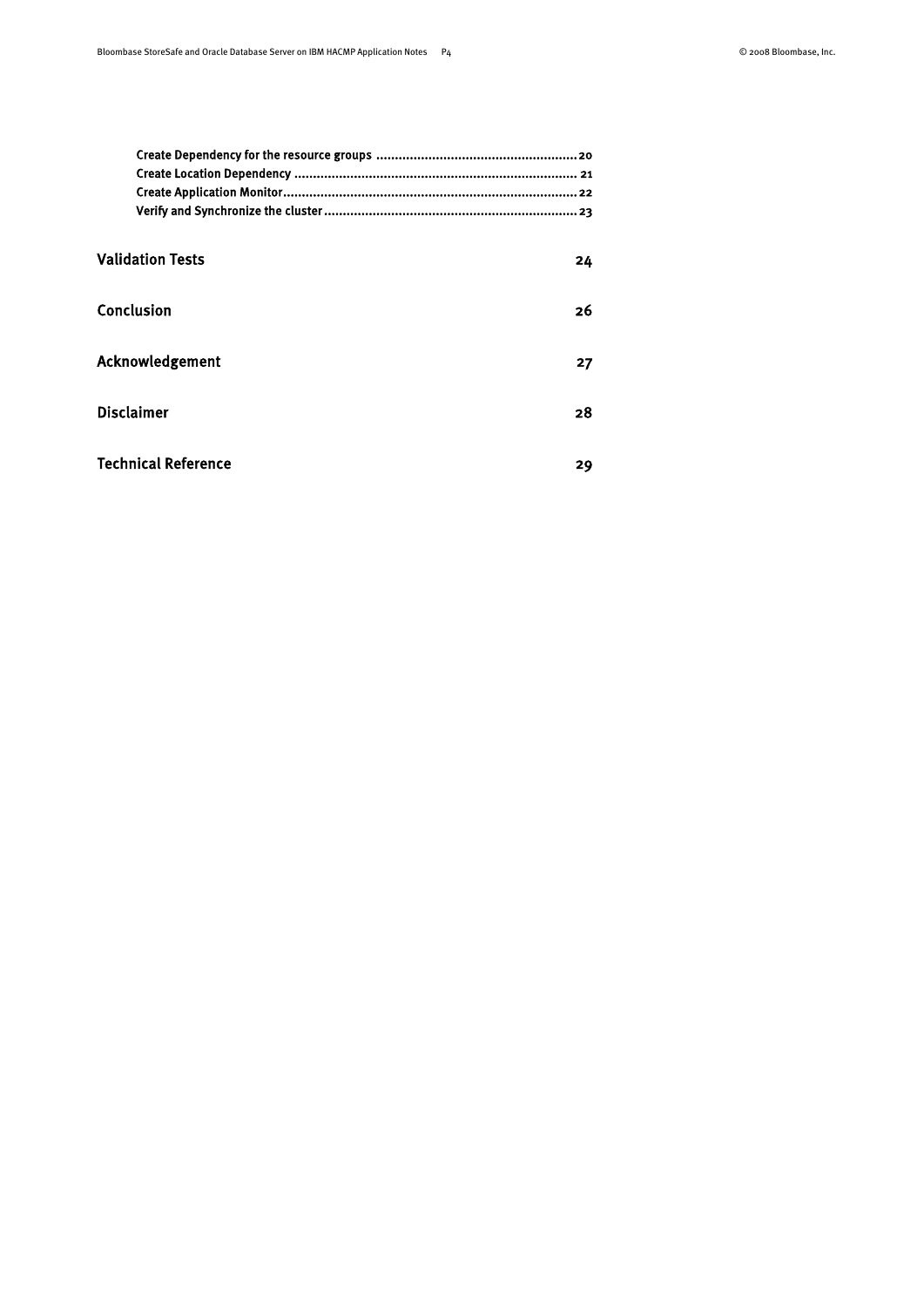# <span id="page-4-0"></span>**Introduction**

Digital assets including financial reports, legal documents, private human resources information, confidential contracts and sensitive user data are invaluable properties of a corporation. A business cannot risk losing these information, both confidentiality and non-repudiation. Nevertheless, the Internet has becoming more pervasive, security attacks have grown. News and reports have revealed millions of dollars of loss in various enterprises and organizations due to security breaches.

Data protection at the persistence layer used to be an uncommon subject in information technology industry. Persistence data, in the old days, are assumed safely kept and stored in highly secure data centers with effective physical access control and close surveillance. However, trends in the industry in backup, archive and high availability with an aim to safeguard data from the worst attack and be responsive to rescues, keeping the enterprise core system running non-stop, have opened up chances confidential data get disclosed and tampered by unauthorized parties.

Numerous security compliance and standards including Sarbanes Oxley, Gramm-Leach-Bliley Act and Personal Data Privacy Ordinance have raised enterprises' awareness of securing their core business and customer data. However, persistence data protection is technically a difficult subject. One has to prepare for additional system complexity, loss of performance, at the same time, maintaining the same level of stability and scalability, and most important of all, be highly secure, hackerproof rather than exposing more security loopholes.

Core business data of an enterprise constitutes a major segment of assets that a corporation possesses. Customer data, marketing strategies, intellectual properties in form of source codes and business logic, sales history and prediction figures, and other decision support numerical analysis as result of data-mining may often bury forward looking intelligence that in some sense have very high future value when put into good use.

This application note discusses the application of Bloombase Spitfire StoreSafe storage security server to protect the most popular enterprise database server in the world, Oracle, where sensitive business information from ERP, knowledge base to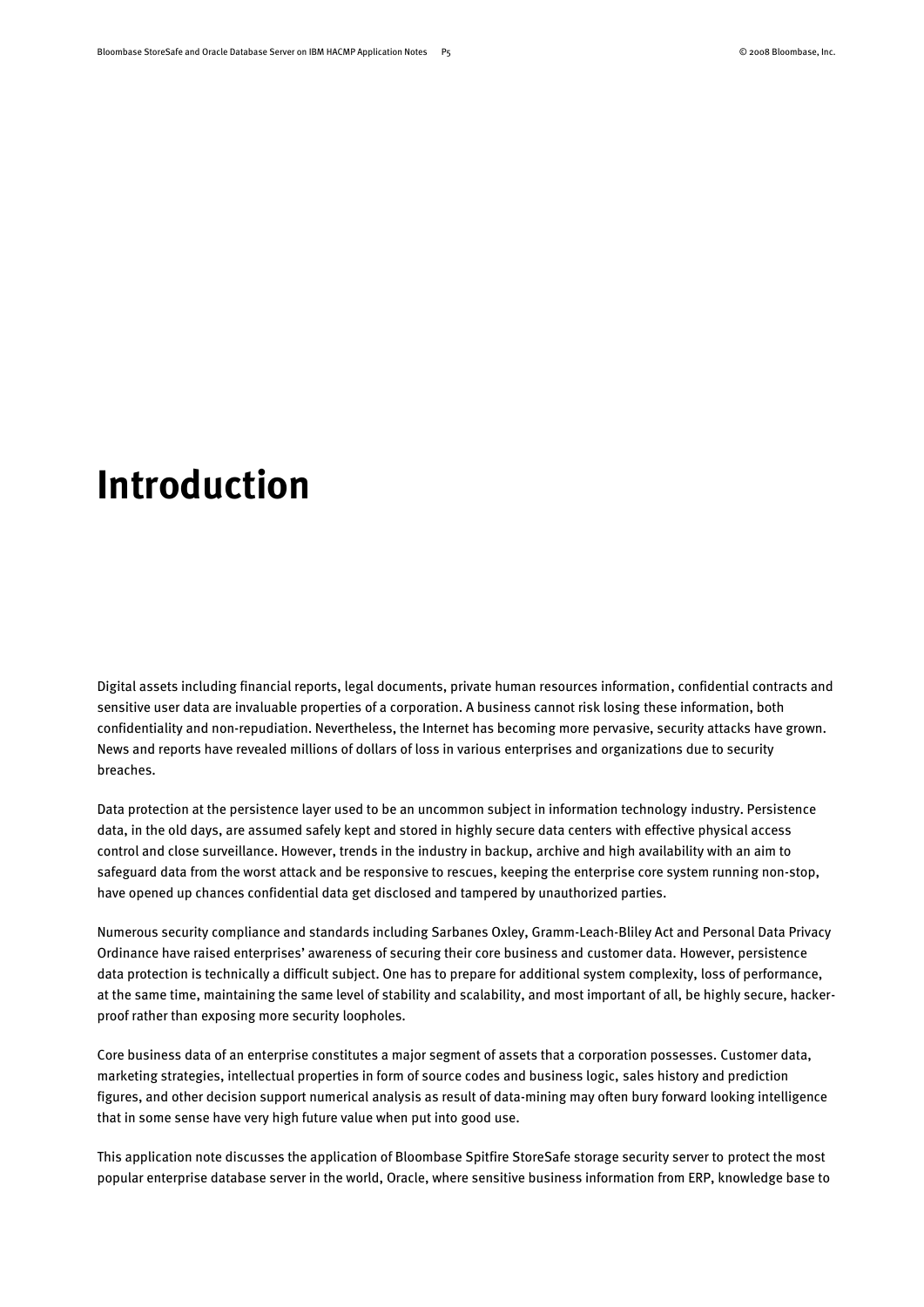contents, etc are stored, achieving transparent deployment and performance encryption without tedious schema alteration or application change.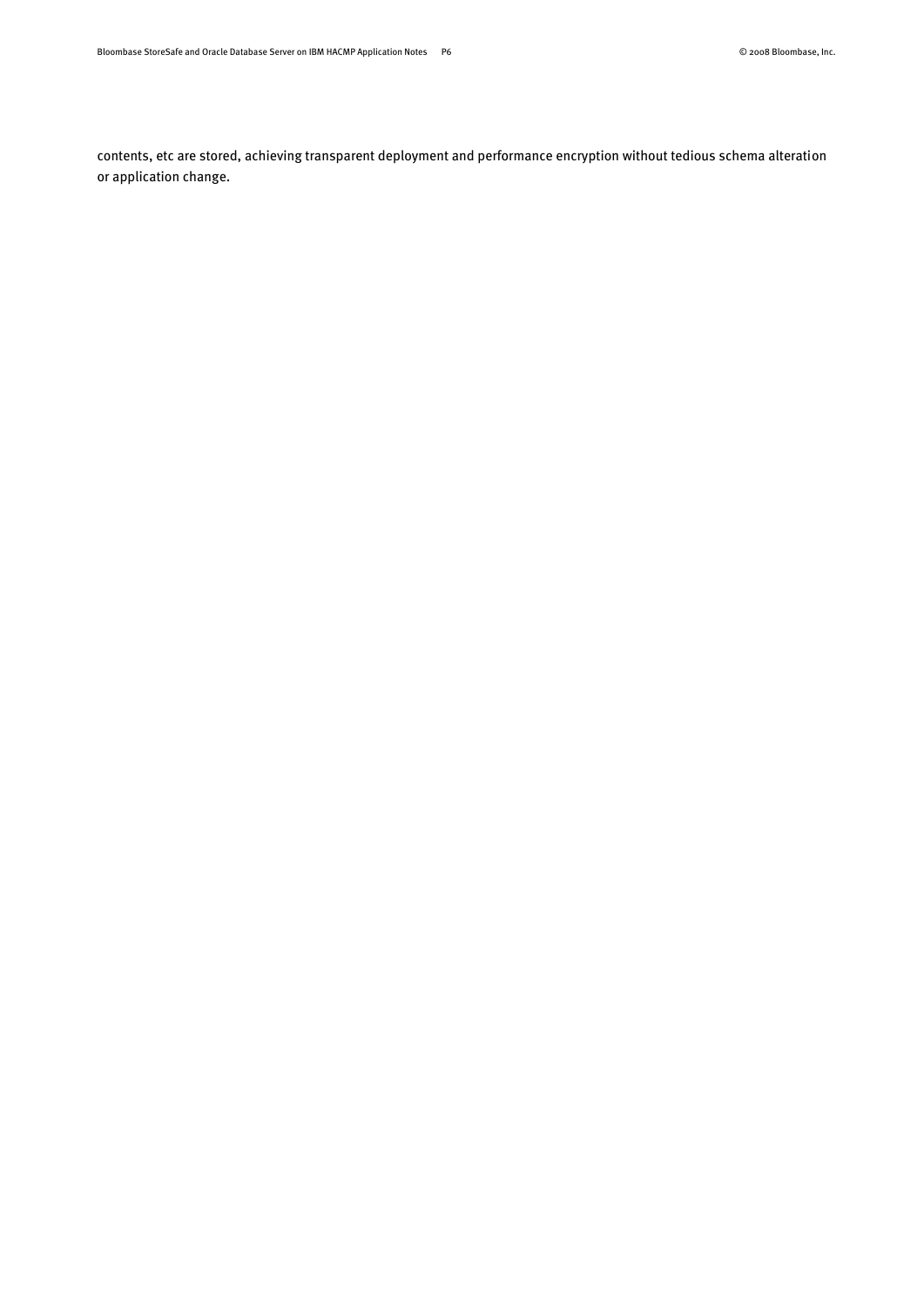# <span id="page-6-0"></span>**Purpose and Scope**

Securing Oracle data files is not an easy task as data files are dynamic, they keep updated at all times which means static way of data encryption offered by encryption utilities are not going to fit the bill. Sensitive data committed to Oracle data files will also be written to database redo logs, archive logs and

flash recovery logs. Thus, to secure the system as a whole, all data files, redo, archive and flash recovery logs have to be encrypted as well. Bloombase Spitfire StoreSafe storage security server provides a single solution to various information security problems that place huge threats to sensitive data stored in Oracle databases.

This document describes application of Bloombase Spitfire StoreSafe storage security server on Oracle databases installed on IBM AIX operating system to secure sensitive database information at rest transparently without tedious second development efforts and numerous deployment risks and enables customers to protect their private business information and immediately achieve various information security regulatory compliances and standards.

Bloombase Spitfire StoreSafe also offers option for High Availability scenario in IBM AIX operation system with the utilization of High Availability Cluster Multi-Processing (HACMP).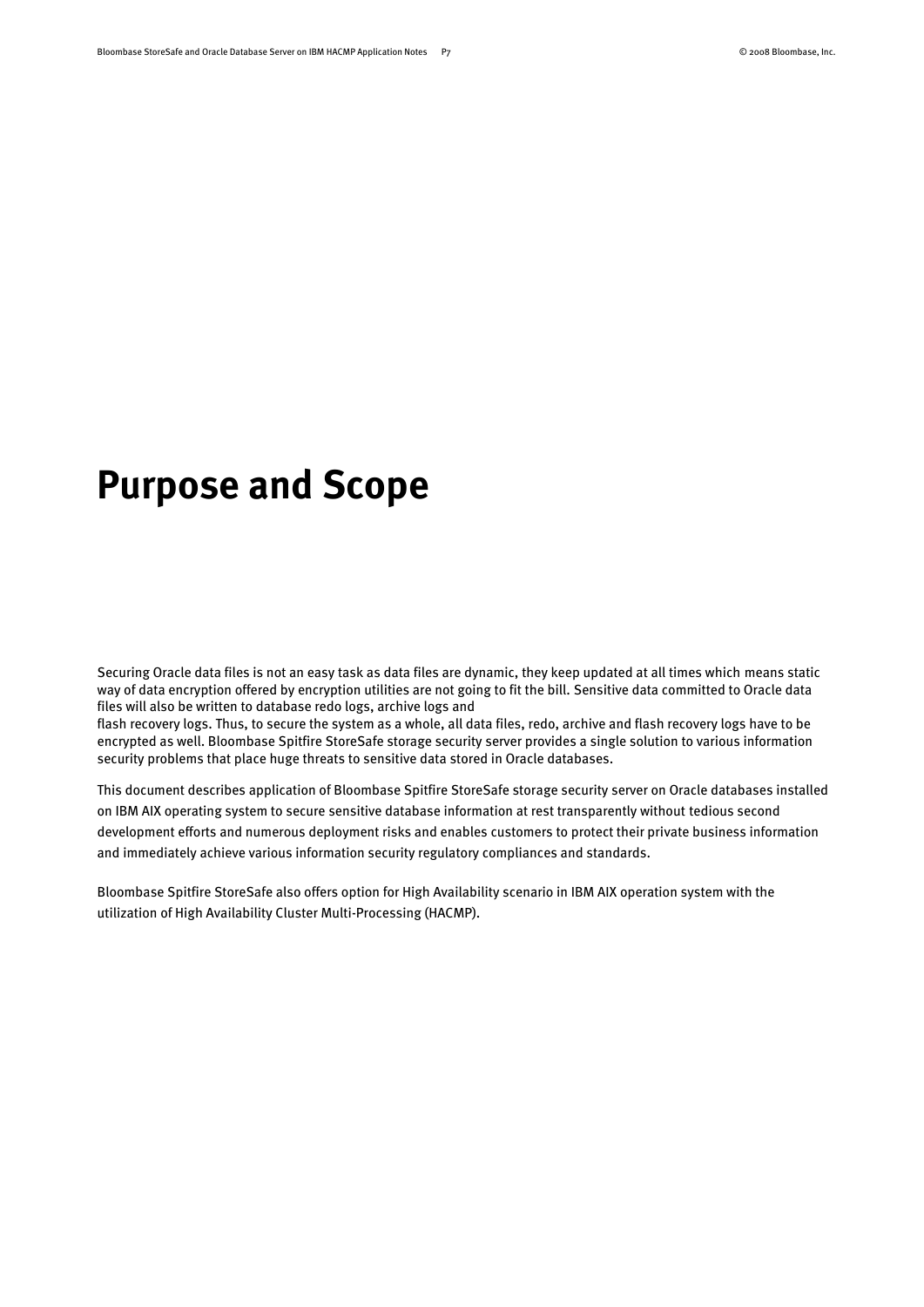# <span id="page-7-0"></span>**Assumptions**

This document describes interoperability testing of Bloombase Spitfire StoreSafe storage security server 3.0 on Oracle 10g release 2 database server on IBM AIX 5.3 ML 4, with HACMP 5.3

We assume you have basic knowledge of administration of Oracle and AIX and HACMP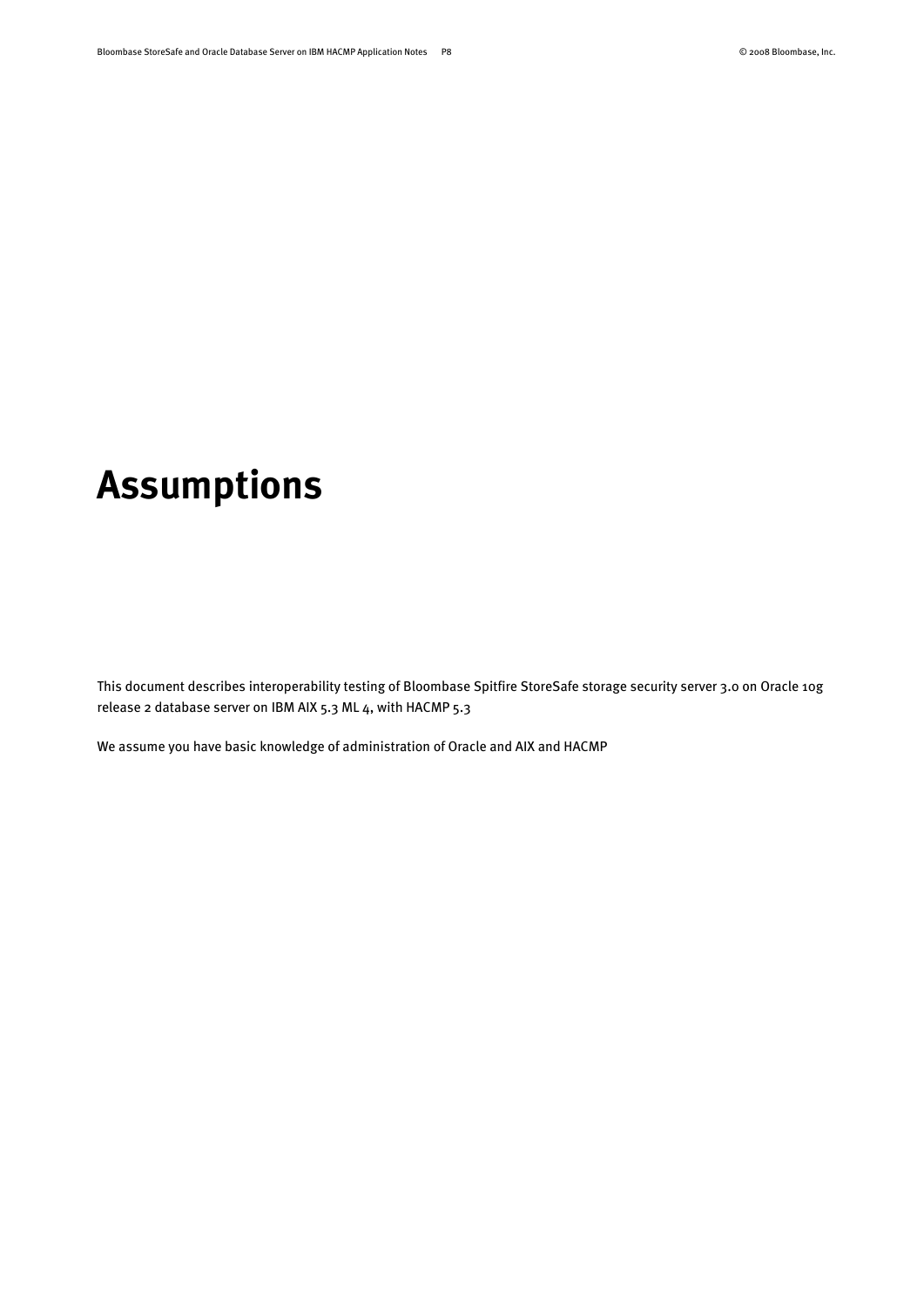# <span id="page-8-0"></span>**Infrastructure**

### <span id="page-8-1"></span>**Setup**

The interoperability testing environment is setup as in below figure



IBM DS 4100 SAN Storage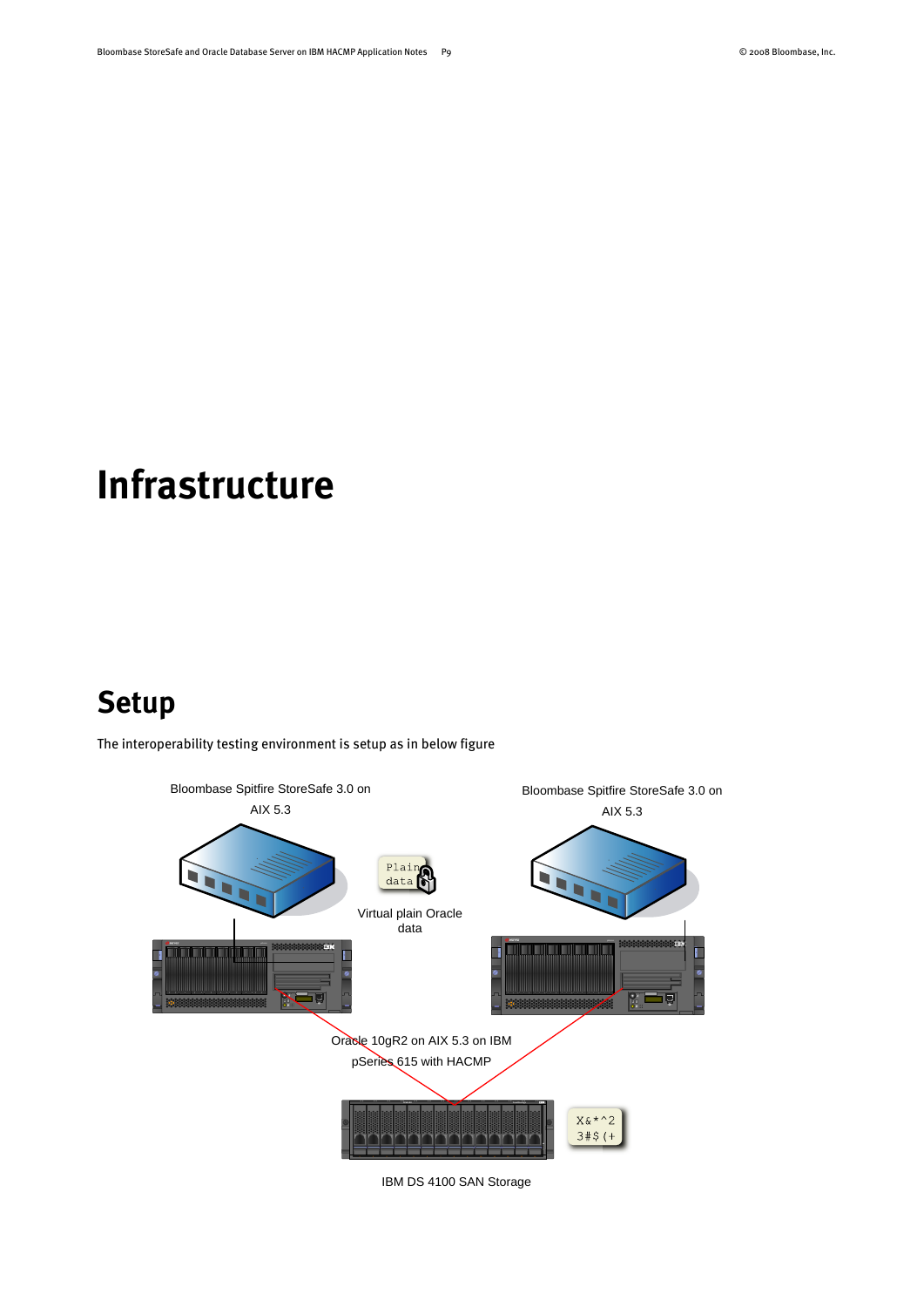### <span id="page-9-0"></span>**Server**

| Server                  | IBM pSeries p5 550      |
|-------------------------|-------------------------|
| <b>Processors</b>       | 8 x IBM POWER5+ 1.65 Hz |
| Memory                  | 16 GB                   |
| <b>Operating System</b> | IBM AIX 5.3 ML 4        |

## <span id="page-9-1"></span>**Storage Area Network (SAN)**

**SAN Storage IBM DS4100** Link Speed 4 Gbps Cache Size 2 GB

### <span id="page-9-2"></span>**Software**

**HACMP IBM AIX HACMP** 5.3 **Oracle Oracle Databaser Server 10g R2 Spitfire StoreSafe** Bloombase Spitfire StoreSafe storage security server 3.0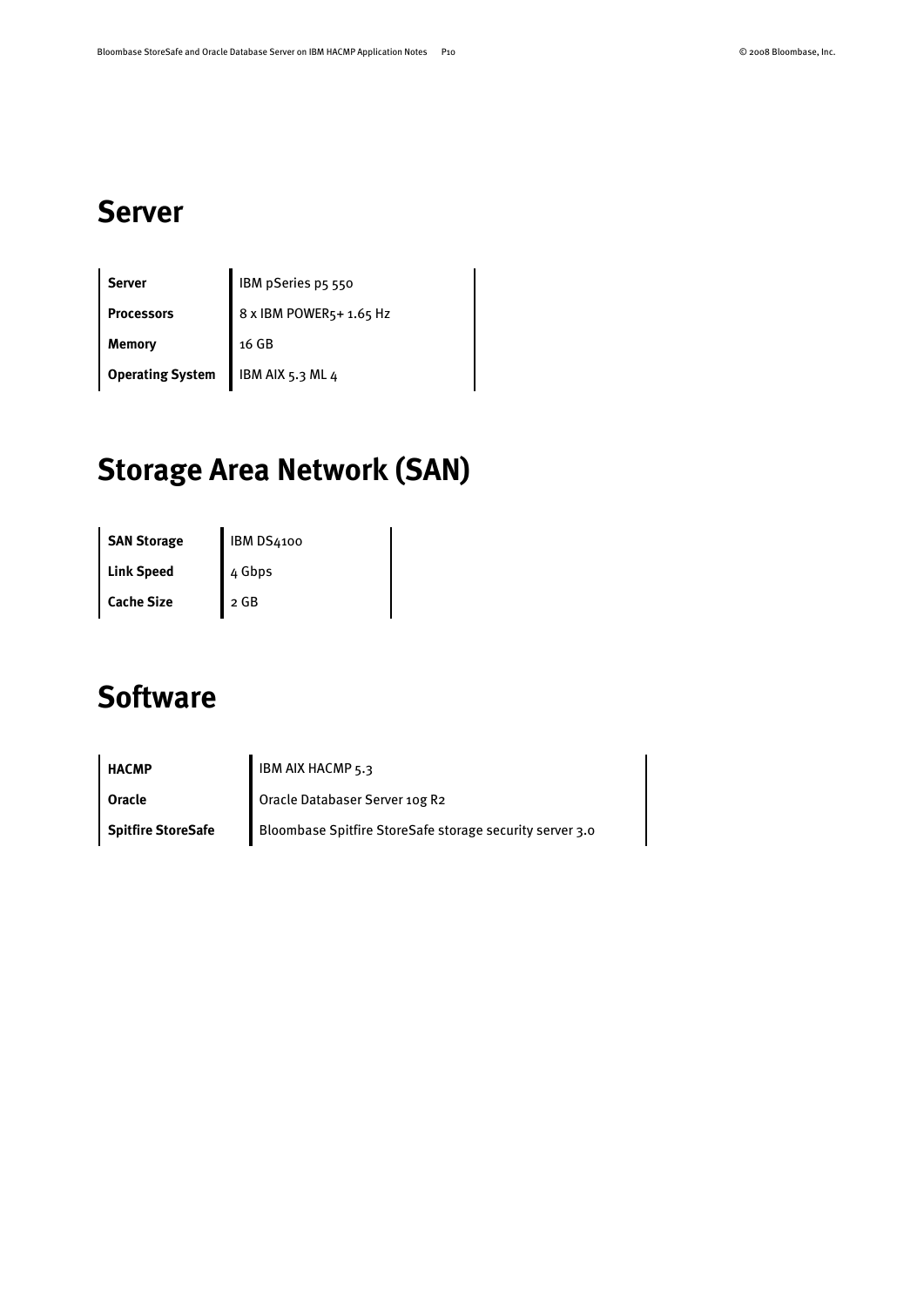# <span id="page-10-0"></span>**Configuration Overview**

Before we start, assume the HACMP cluster consists of 2 nodes :

node1

node2

where node1 is the active node.

And Oracle database server is existing as an application server

orainstance

which is contained in the cluster resource group

orainstance

Spitfire StoreSafe is installed on both the cluster nodes at

/spitfire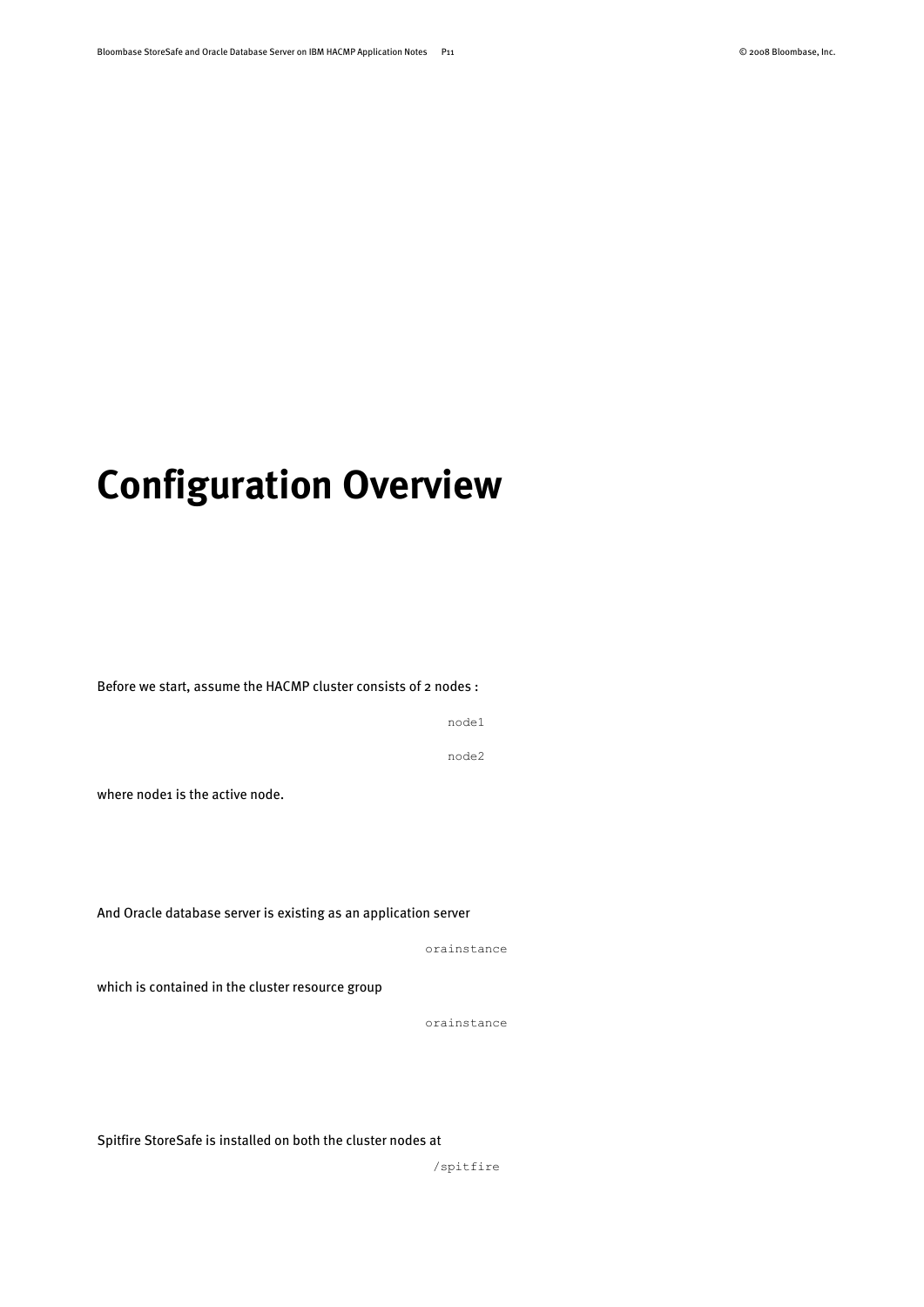### <span id="page-11-0"></span>**HACMP Setup**

High availability is ensured for Spitfire StoreSafe in an HACMP cluster. In case of a system failure, under HACMP control, Spitfire StoreSafe is moved to another node in the cluster. System Management Interface Tool (SMIT) is used for the HACMP configuration.

### <span id="page-11-1"></span>Preparation

Before we setup HACMP configuration for Spitfire StoreSafe, we need to perform :

- 1 Shutdown the cluster service at both nodes, which will shutdown the oracle application server as well
- 2 Unmount the virtual storage mount point
- 3 Stop Spitfire StoreSafe.
- 4 Enable system to startup Spitfire StoreSafe in standby mode in both nodes :
	- 4.1 Enable Spitfire StoreSafe to startup during system startup

```
$ ln -s /usr/bin/storesafe /etc/rc.d/rc2.d/Sstoresafe
$ ln -s /usr/bin/storesafe /etc/rc.d/rc2.d/Kstoresafe
```
4.2 Change the default startup mode of Spitfire StoreSafe in both nodes, modify the Registry through Spitfire StoreSafe Management Console :

```
System > SpitfireApplication > DefaultStatus = 0
```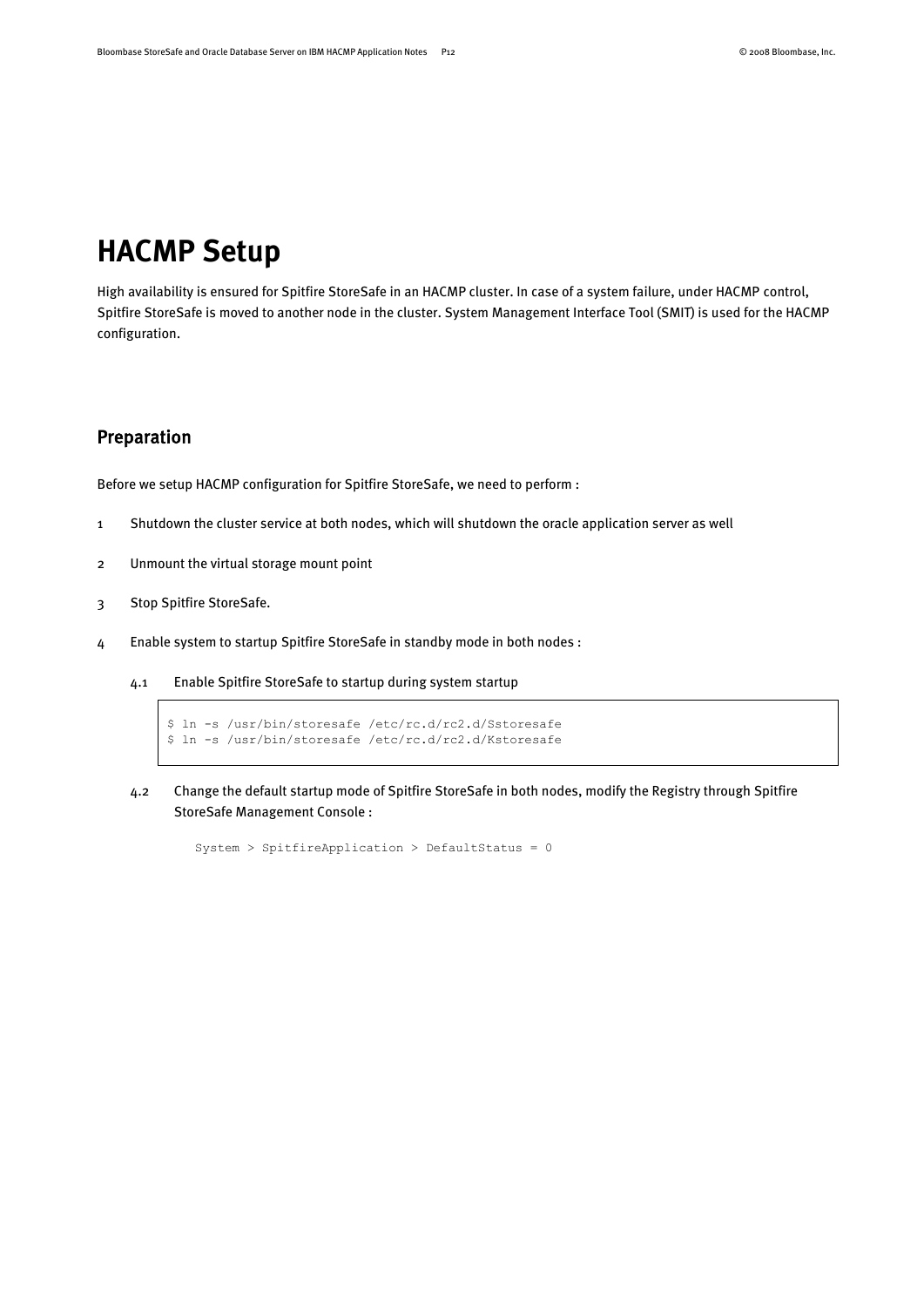### <span id="page-12-0"></span>Create Application Server for Spitfire StoreSafe

By HACMP, we first add an Application Server for Spitfire StoreSafe.

\$ smit hacmp

#### Select the following menu items :

Extended Configuration Extended Resources Configuration HACMP Extended Resources Configuration Configure HACMP Applications Configure HACMP Application Servers Add an Application Server

#### Enter the fields as follows :

| <b>Parameter</b>    | Value                                                              |
|---------------------|--------------------------------------------------------------------|
| Server Name         | storesafe                                                          |
| <b>Start Script</b> | /spitfire/storesafe/WEB-<br>INF/scripts/aix/spitfiremodule startup |
| <b>Stop Script</b>  | /spitfire/storesafe/WEB-<br>INF/scripts/aix/spitfiremodule standby |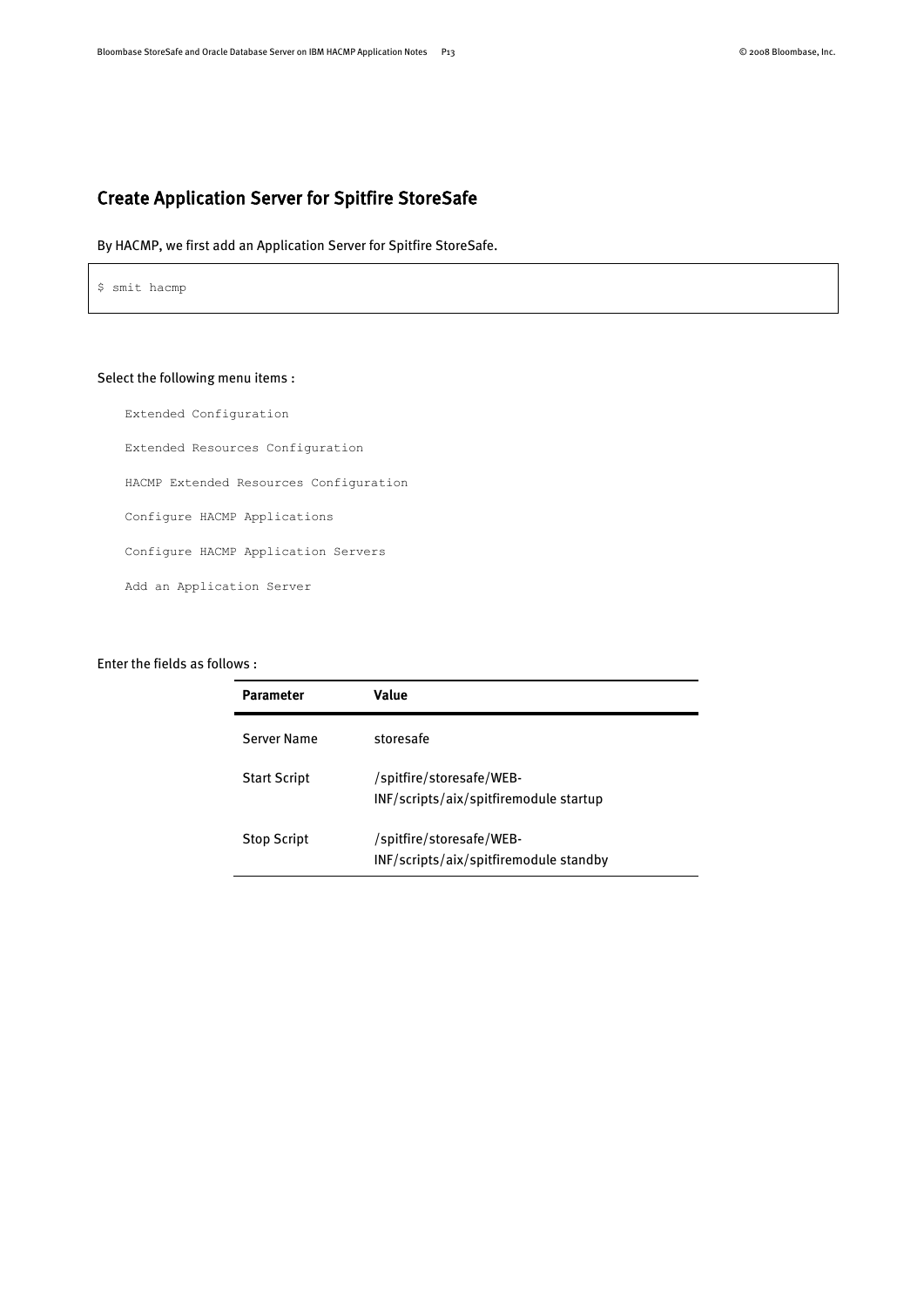### <span id="page-13-0"></span>Create Resource Group for Spitfire StoreSafe

#### We then add a Resource Group for Spitfire StoreSafe.

\$ smit hacmp

#### Select the following menu items :

Extended Configuration

Extended Resources Configuration

HACMP Extended Resource Group Configuration

Add a Resource Group

#### Enter the fields as follows :

| <b>Parameter</b>              | Value                                             |
|-------------------------------|---------------------------------------------------|
| <b>Resource Group</b><br>Name | storesafe                                         |
| Participating<br><b>Nodes</b> | node1 node2                                       |
| <b>Startup Policy</b>         | Online On First Available Node                    |
| <b>Fallover Policy</b>        | <b>Fallover To Next Priority Node In The List</b> |
| <b>Fallback Policy</b>        | Never Fallback                                    |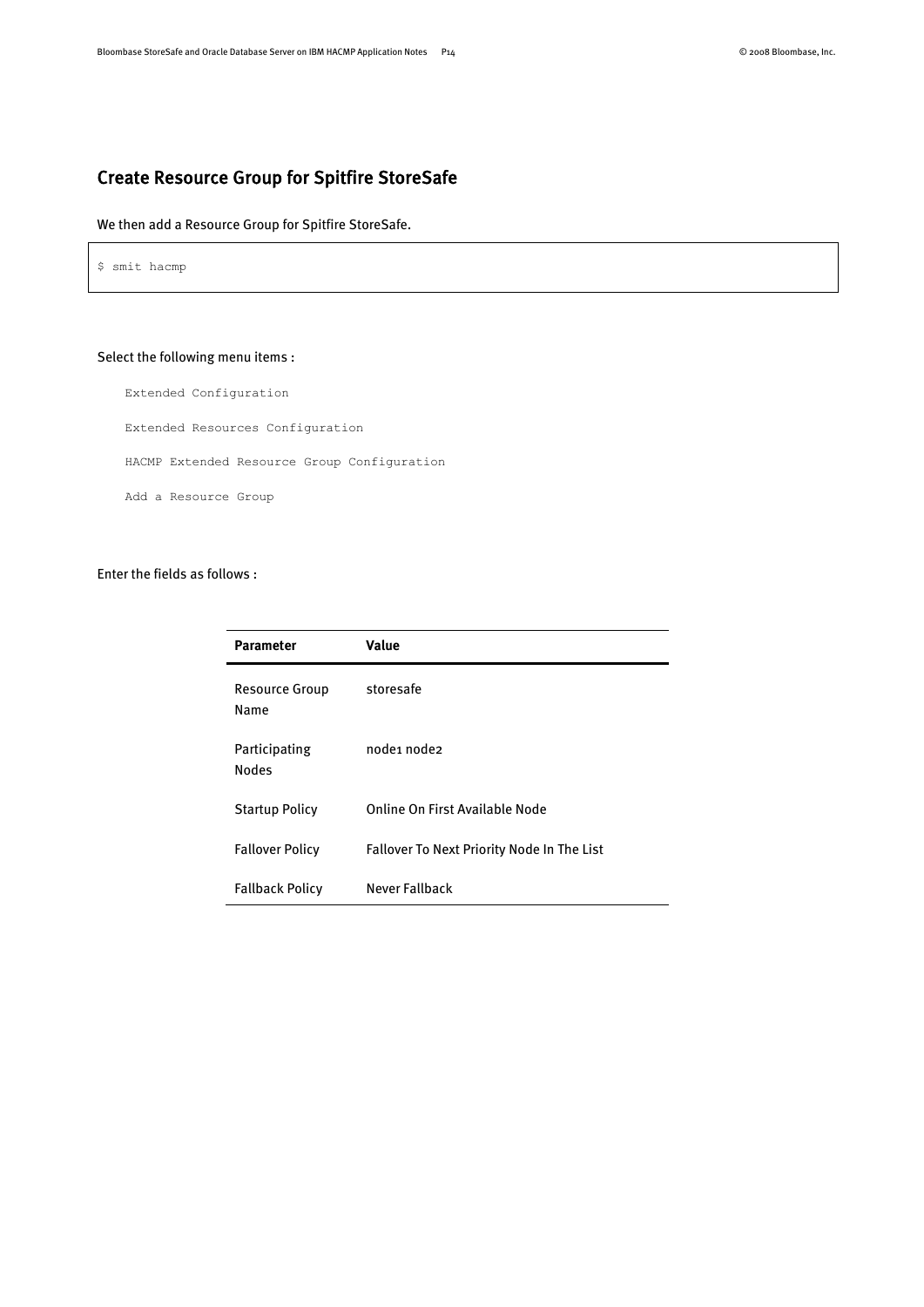### <span id="page-14-0"></span>Add Application to the Resource Group for Spitfire StoreSafe

We then add the application to the Resource Group for Spitfire StoreSafe.

\$ smit hacmp

#### Select the following menu items :

Extended Configuration

Extended Resources Configuration

HACMP Extended Resource Group Configuration

Change/Show Resources and Attributes for a Resource Group

Select the Resource Group storesafe

Enter the fields as follows :

| Parameter                     | Value     |
|-------------------------------|-----------|
| Application<br><b>Servers</b> | storesafe |

By the above configuration, starting the resource group

storesafe

will start the application server

storesafe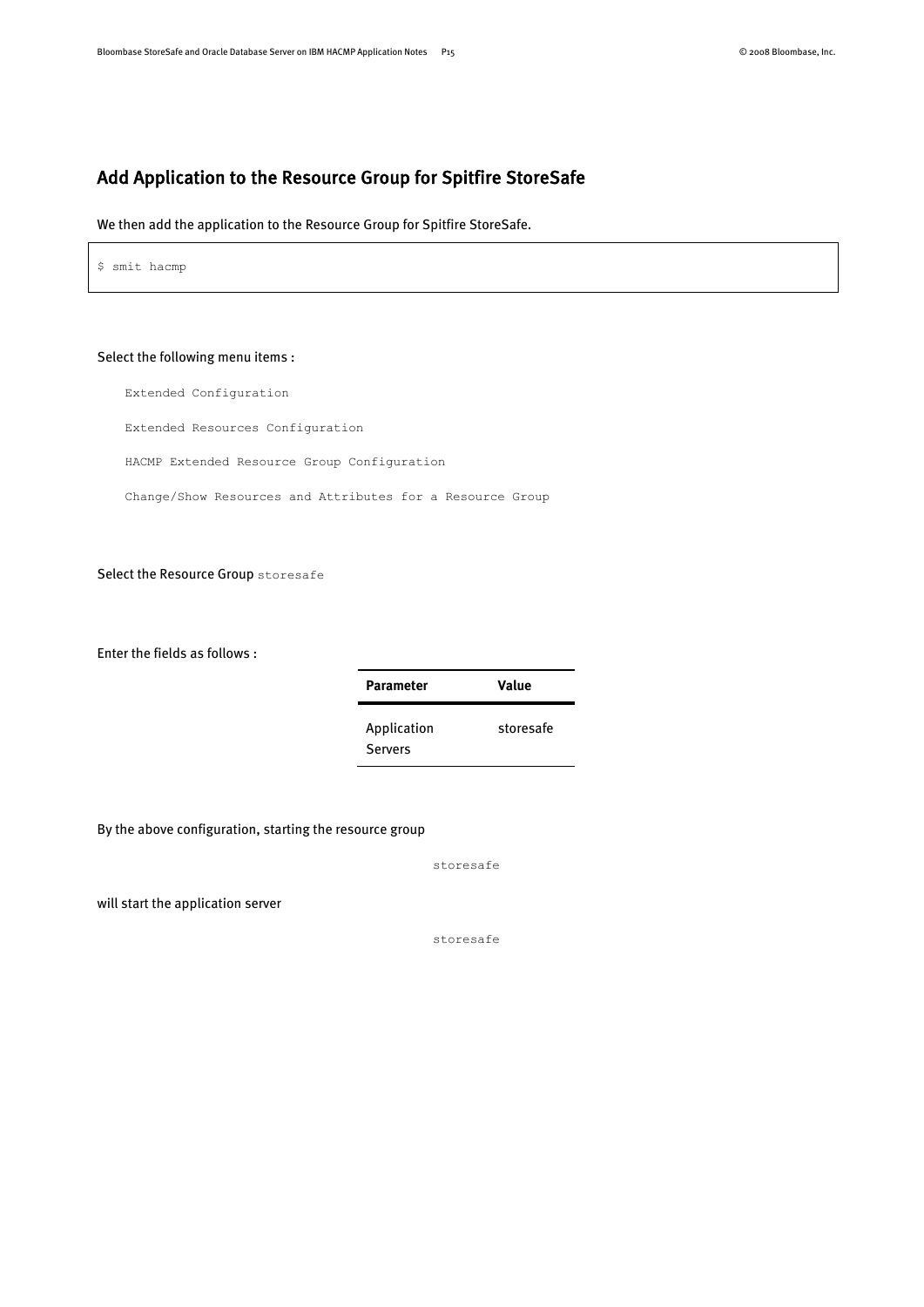### <span id="page-15-0"></span>Create Application Server for Virtual Storage Mount

Setup 2 shell scripts mount.sh and umount.sh on both cluster nodes :

where mount.sh is is to setup mount point /uo2 for hammer Spitfire StoreSafe virtual storage hammer

#### #! /bin/sh /etc/mount -o hard,llock,rw,bg,timeo=600,wsize=32768,rsize=32768,intr 127.0.0.1:/hammer /u02

#### umount.sh is is to unmount the mount point

#! /bin/sh /etc/umount /u02

#### With these scripts, we can proceed to add an Application Server for Spitfire StoreSafe Virtual Storage Mount.

\$ smit hacmp

#### Select the following menu items :

Extended Configuration

Extended Resources Configuration

HACMP Extended Resources Configuration

Configure HACMP Applications

Configure HACMP Application Servers

Add an Application Server

#### Enter the fields as follows :

| Parameter           | Value                          |
|---------------------|--------------------------------|
| Server Name         | Vsmount                        |
| <b>Start Script</b> | /scripts/vsmount/mount.sh      |
| <b>Stop Script</b>  | /scripts/vsmount/umount.s<br>h |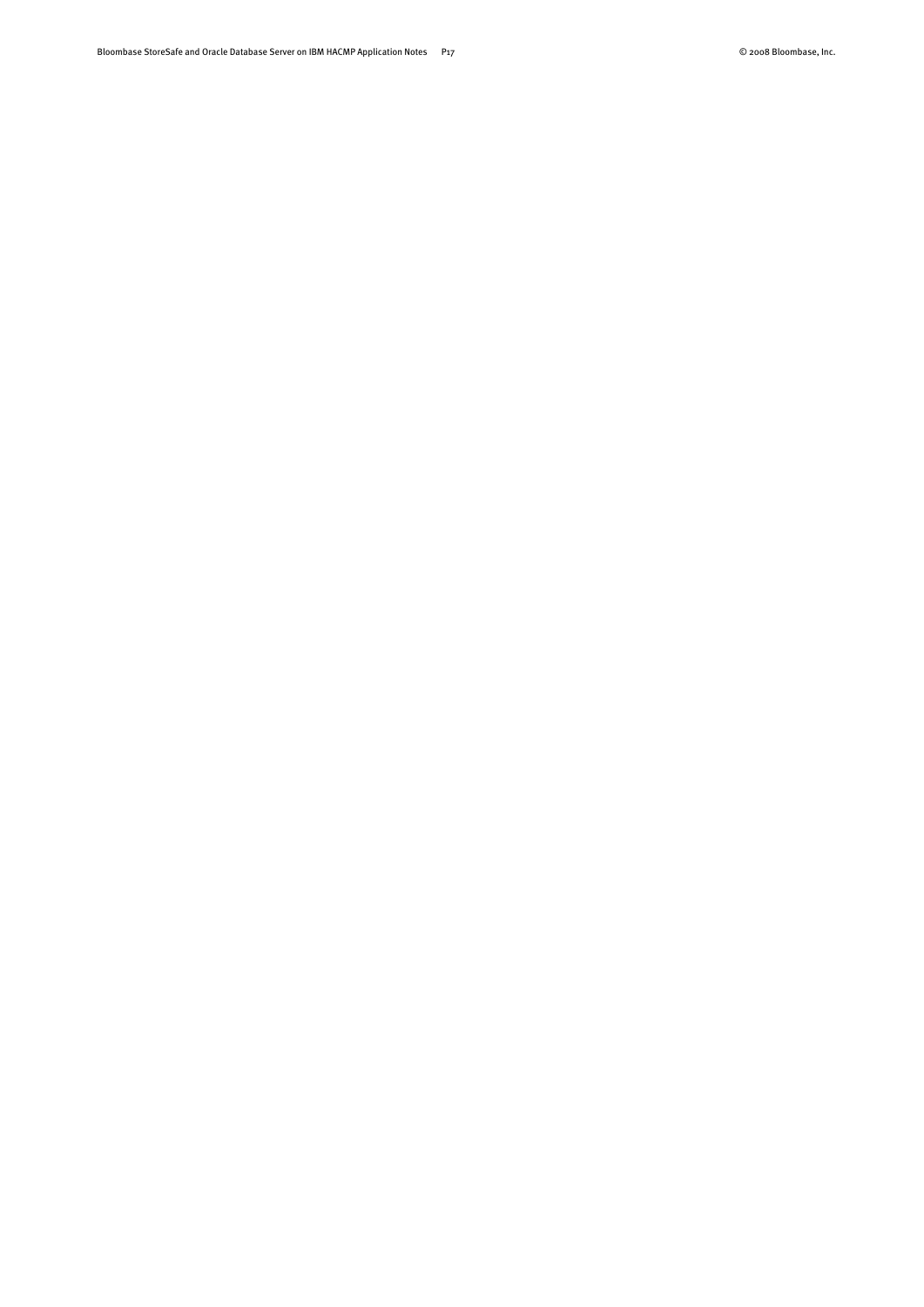### <span id="page-17-0"></span>Create Resource Group for Virtual Storage Mount

#### We then add a Resource Group for Spitfire StoreSafe Virtual Storage Mount.

\$ smit hacmp

#### Select the following menu items :

Extended Configuration

Extended Resources Configuration

HACMP Extended Resource Group Configuration

Add a Resource Group

#### Enter the fields as follows :

| <b>Parameter</b>              | Value                                             |
|-------------------------------|---------------------------------------------------|
| <b>Resource Group</b><br>Name | vsmount                                           |
| Participating<br><b>Nodes</b> | node1 node2                                       |
| <b>Startup Policy</b>         | Online On First Available Node                    |
| <b>Fallover Policy</b>        | <b>Fallover To Next Priority Node In The List</b> |
| <b>Fallback Policy</b>        | Never Fallback                                    |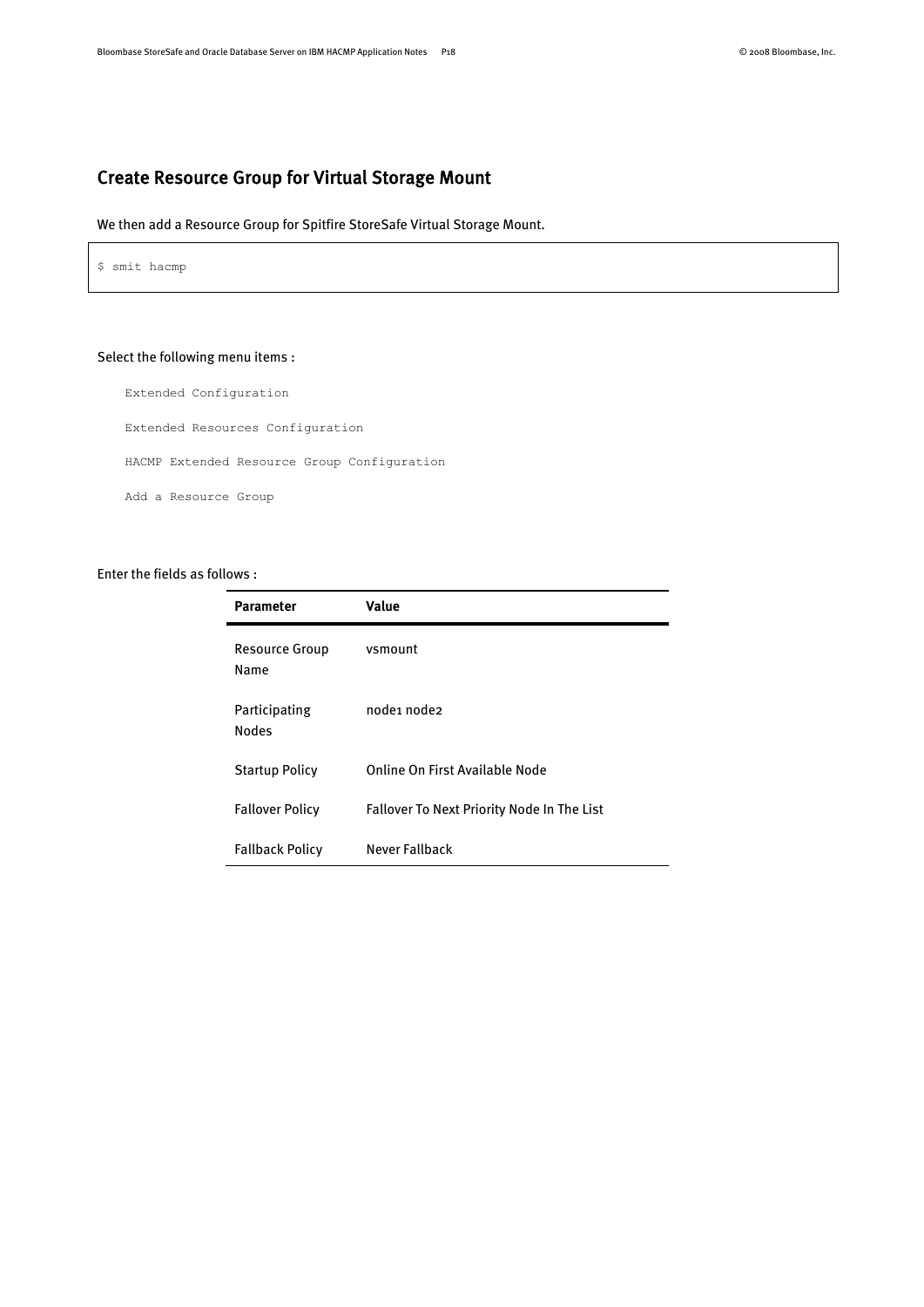### <span id="page-18-0"></span>Add Application to the Resource Group for Virtual Storage Mount

We then add the application to the Resource Group for Spitfire StoreSafe Virtual Storage Mount.

\$ smit hacmp

#### Select the following menu items :

Extended Configuration

Extended Resources Configuration

HACMP Extended Resource Group Configuration

Change/Show Resources and Attributes for a Resource Group

Select the Resource Group vsmount

Enter the fields as follows :

| <b>Parameter</b>              | Value   |
|-------------------------------|---------|
| Application<br><b>Servers</b> | vsmount |

By the above configuration, starting the resource group

vsmount

will start the application server

vsmount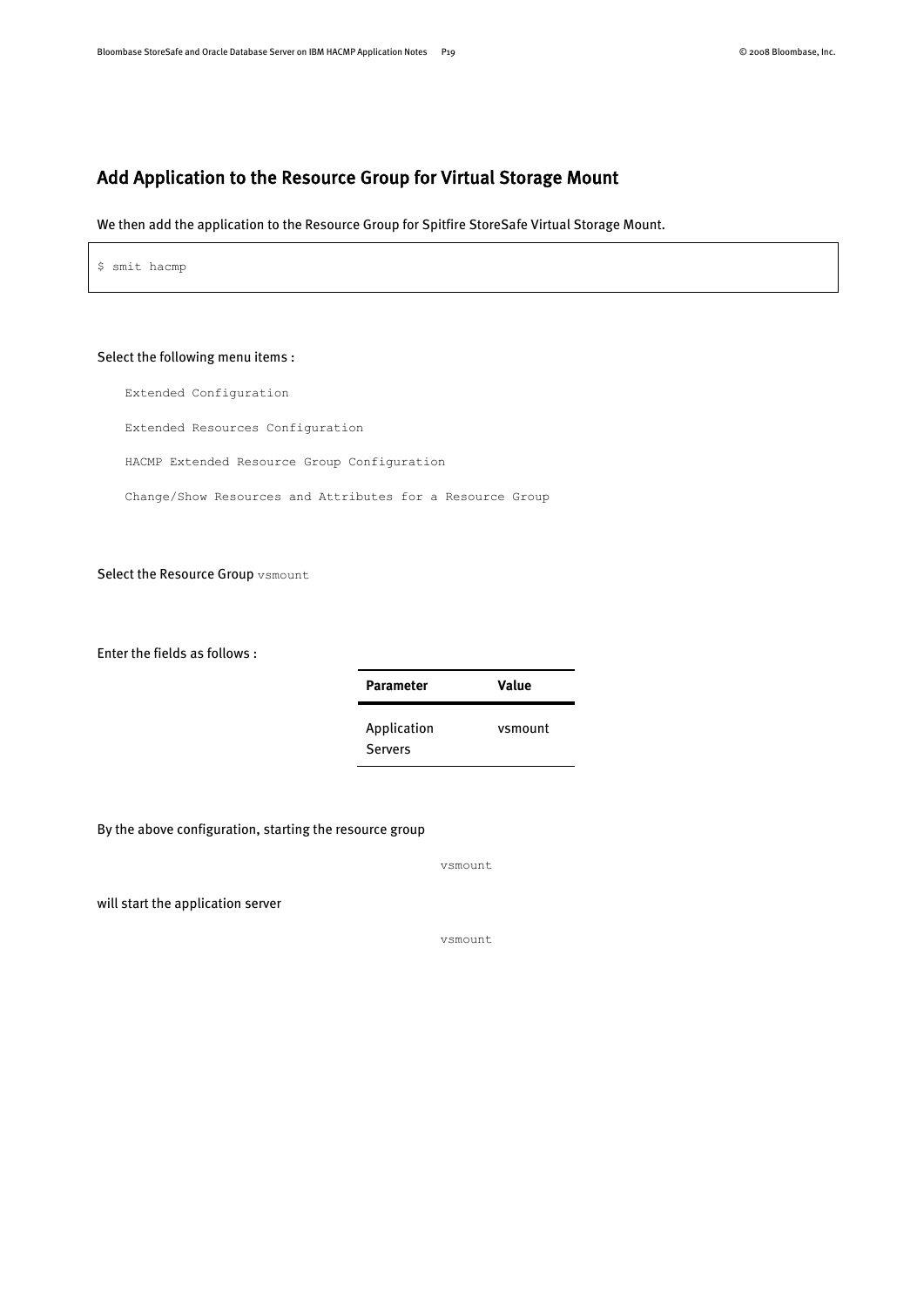### <span id="page-19-0"></span>Create Dependency for the resource groups

To maintain the application execution order, we will create resource groups dependency so that Spitfire StoreSafe is run first, then Virtual Storage Mount, and oracle instance the last one.

\$ smit hacmp

#### Select the following menu items :

Extended Configuration Extended Resource Configuration Configure Resource Group Run-Time Policies Configure Dependencies between Resource Groups Configure Parent/Child Dependency Add Parent/Child Dependency between Resource Groups

Select

storesafe

as the Parent Resource Group and select

vsmount

as the Child Resource Group

The parent/child dependency is therefore established for the resource groups

storesafe/vsmount

Repeat these steps to establish parent/child dependency for the resource groups

vsmount/orainstance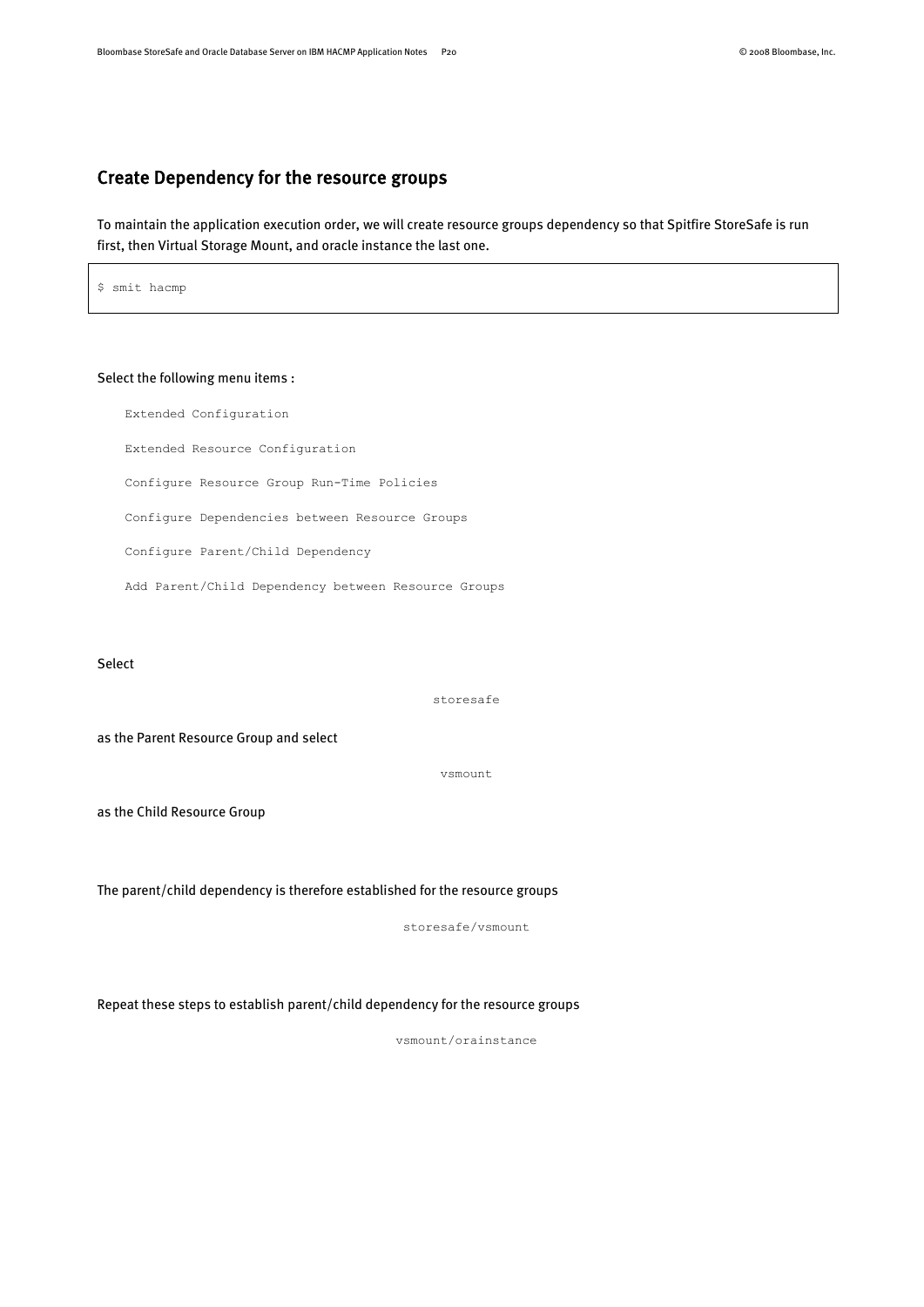### <span id="page-20-0"></span>Create Location Dependency

Since Spitifre StoreSafe, Virtual Storage Mount and Oracle instance all need to run on the same node, the Same Node Dependency provide the convenience :

\$ smit hacmp

### Select the following menu items :

Extended Configuration Extended Resource Configuration Configure Resource Group Run-Time Policies Configure Dependencies between Resource Groups Configure Online on the Same Node Dependency Add Online on the Same Node Dependency Between Resource Groups

#### Enter the fields as follows :

| <b>Parameter</b>                    | Value             |
|-------------------------------------|-------------------|
| Resource Groups to be Online on the | storesafe vsmount |
| same node                           | orainstance       |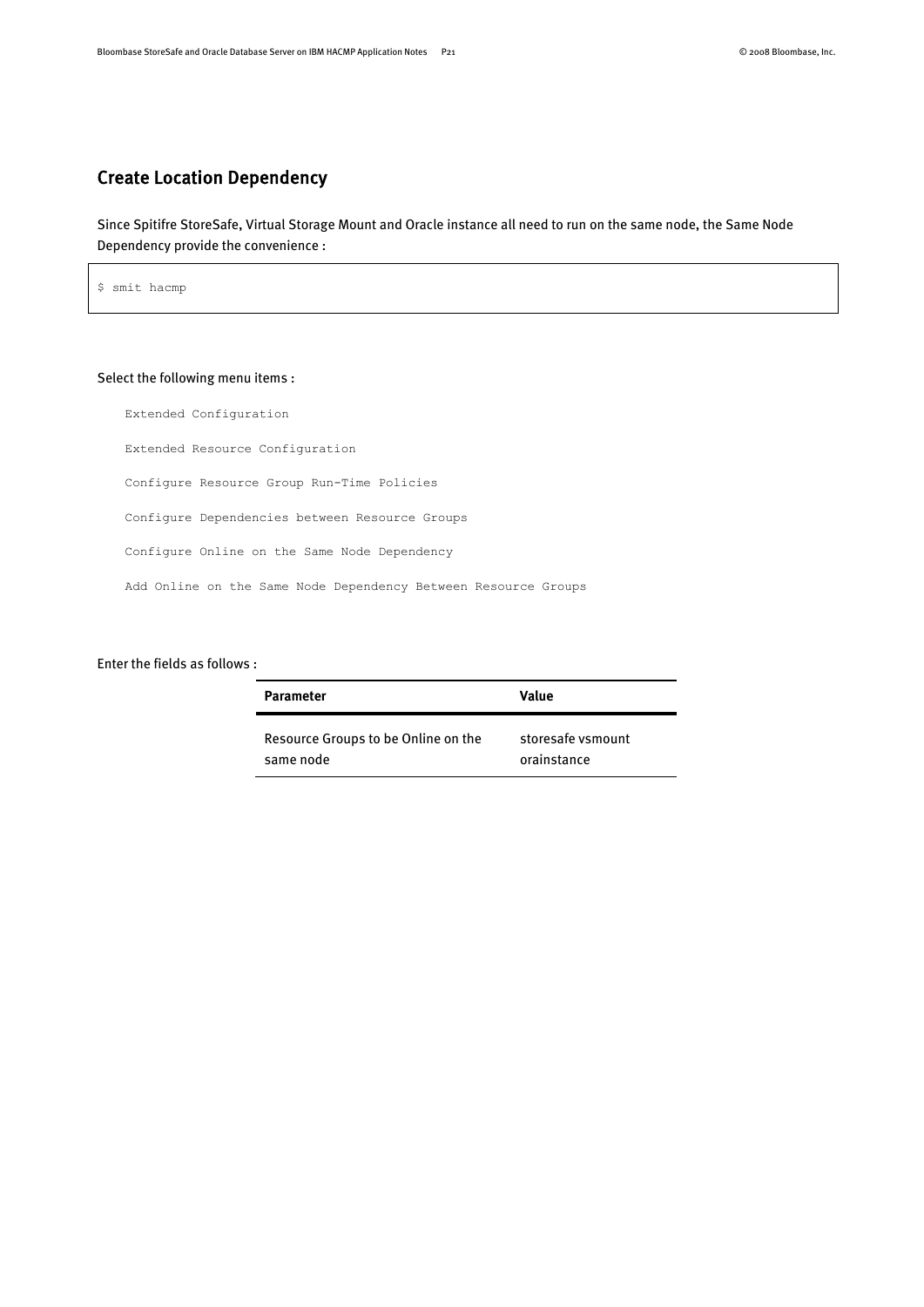### <span id="page-21-0"></span>Create Application Monitor

We suggest to setup an application monitor on the Spitfire StoreSafe virtual storage, in order to ensure the virtual storage NFS share is created before the mount point is established

\$ smit hacmp

#### Select the following menu items :

Extended Configuration

Extended Resource Configuration

HACMP Extended Resources Configuration

Configure HACMP Applications

Configure HACMP Application Monitoring

Configure Custom Application Monitors

Add a Custom Application Monitor

#### Enter the fields as follows :

| <b>Parameter</b>                        | Value                              |
|-----------------------------------------|------------------------------------|
| <b>Monitor Name</b>                     | checkmount                         |
| <b>Application Server to</b><br>Monitor | storesafe                          |
| <b>Monitor Mode</b>                     | <b>Startup Monitoring</b>          |
| <b>Monitor Method</b>                   | /scripts/vsmount/checkmount<br>.sh |
| <b>Stabilization Interval</b>           | 120                                |
| <b>Restart Count</b>                    | O                                  |
| <b>Action on Application</b><br>Failure | fallover                           |

This means the application monitor checks the Spitfire StoreSafe virtual storage NFS share creation within the stabilization interval. If the virtual storage mount is created successfully, it proceeds to the next resource group, ie vsmount.

Here is the checkmount.sh :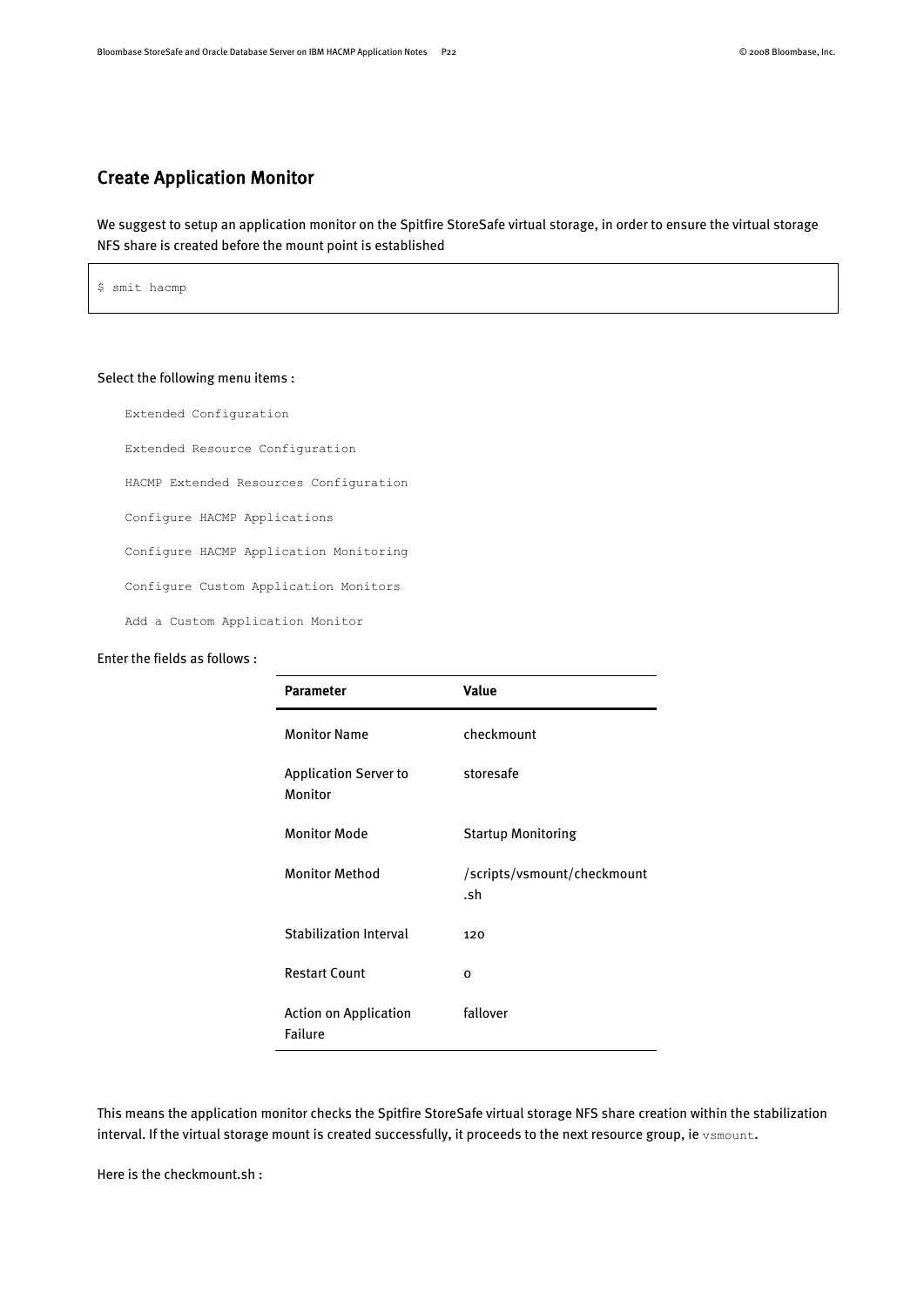```
#! /bin/sh
SHARE FOUND=`showmount -e localhost | grep "/hammer"`
if [ "$SHARE_FOUND" = "" ]
then
    exit 1
else
    exit 0
fi
```
### <span id="page-22-0"></span>Verify and Synchronize the cluster

After all the above resource groups, dependencies and monitors are setup, we need to synchronize so that all nodes in the cluster have the same configuration

```
$ smit hacmp
```
#### Select the following menu items :

Initialization and Standard Configuration

Verify and Synchronize HACMP Configuration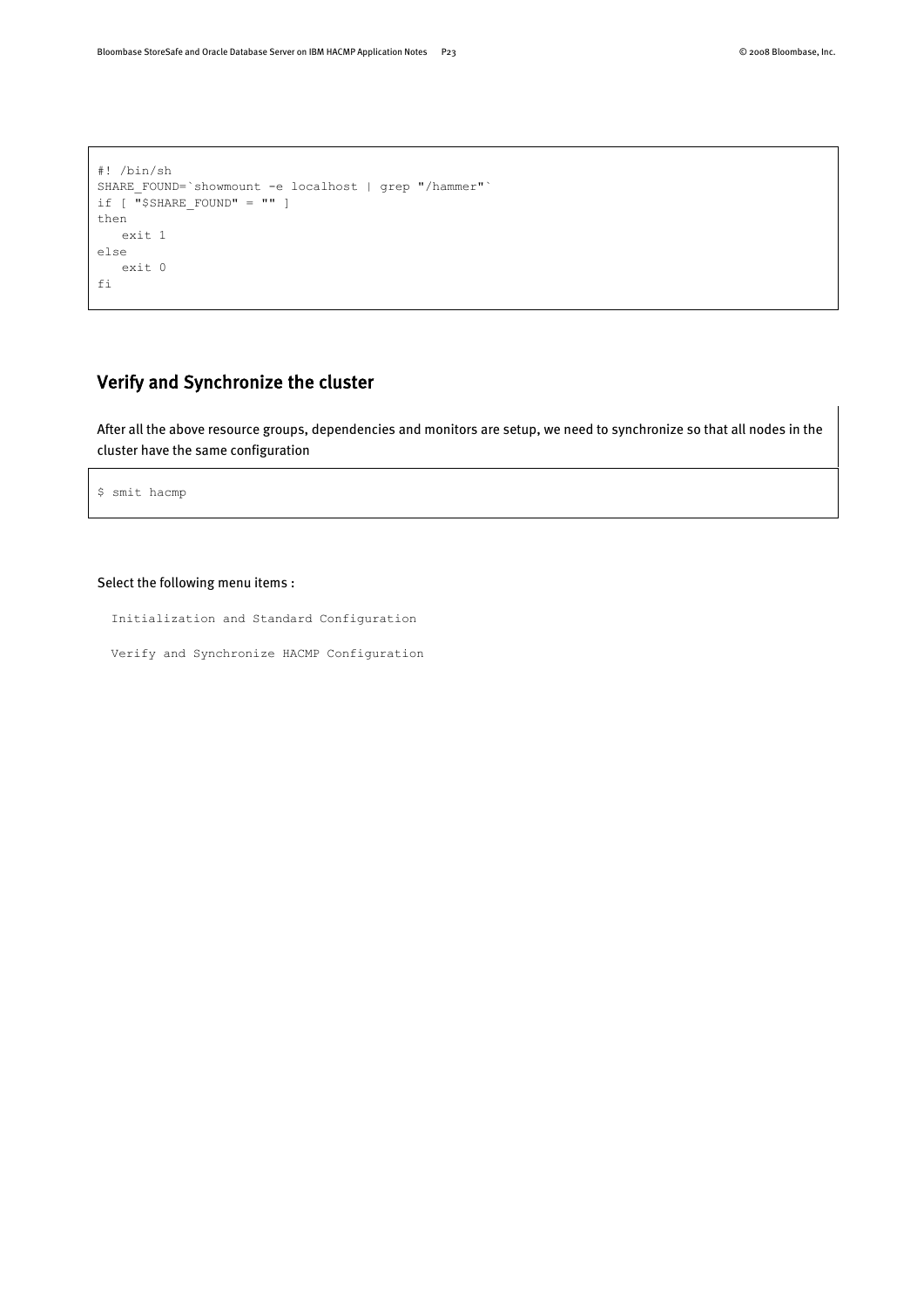# <span id="page-23-0"></span>**Validation Tests**

Restart both nodes so that Spitfire StoreSafe is in standby mode in both nodes. With the cluster running in both nodes, after a while, the cluster status should show that the application servers are running at node1:

```
 clstat - HACMP Cluster Status Monitor
          -------------------------------------
Cluster: bloombase (1206514934)
Fri Nov 23 16:40:01 GMT 2007
         State: UP Nodes: 2
          SubState: STABLE
     Node: node1 State: UP
       Interface: node1 (0) Address: 172.23.136.8
                            State: UP
      Interface: node1 tty0 (1) Address: 0.0.0.0
State: UP
 Interface: node1_srv (0) Address: 172.23.138.200
State: UP
      Resource Group: orainstance State: On line
      Resource Group: storesafe State: On line
      Resource Group: vsmount State: On line
     Node: node2 State: UP
       Interface: node1 (0) Address: 172.23.136.9
                             State: UP
      Interface: node2 tty0 (1) Address: 0.0.0.0
                              State: UP
```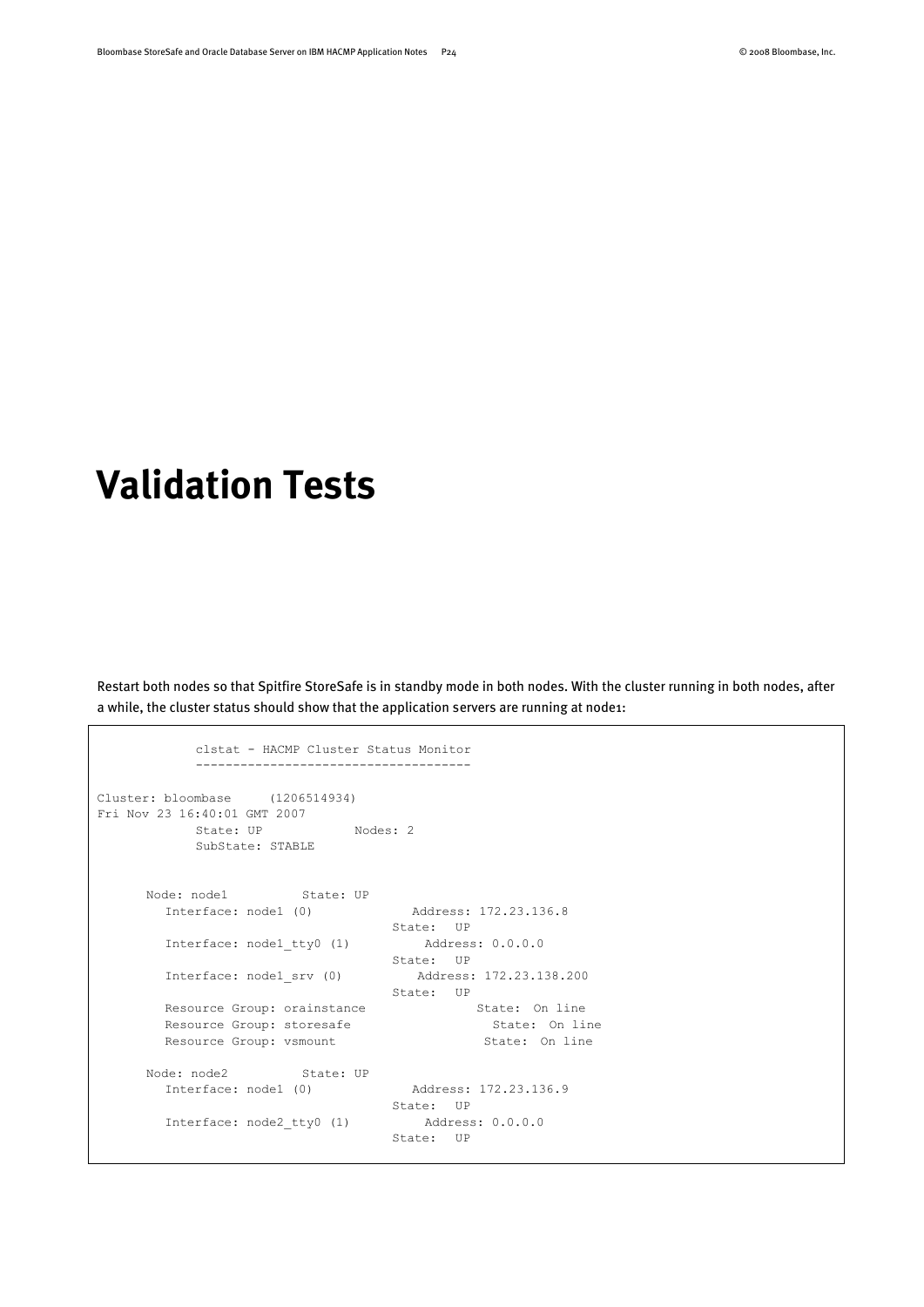Oracle database instance 'hammer' is therefore started. We can issue test SQLs to verify if sensitive data are transparently decrypted on database select whereas they are transparently encrypted on database insert and update

```
$ sqlplus user/password
SQL*Plus: Release 10.2.0.1.0 - Production on Thu Apr 3 06:50:59 2007
Copyright (c) 1982, 2005, Oracle. All rights reserved.
Connected to:
Oracle Database 10g Enterprise Edition Release 10.2.0.1.0 - Production
With the Partitioning, OLAP and Data Mining options
SQL> select count(*) from CREDIT CARD;
  COUNT(*)
----------
    500016
SQL>
```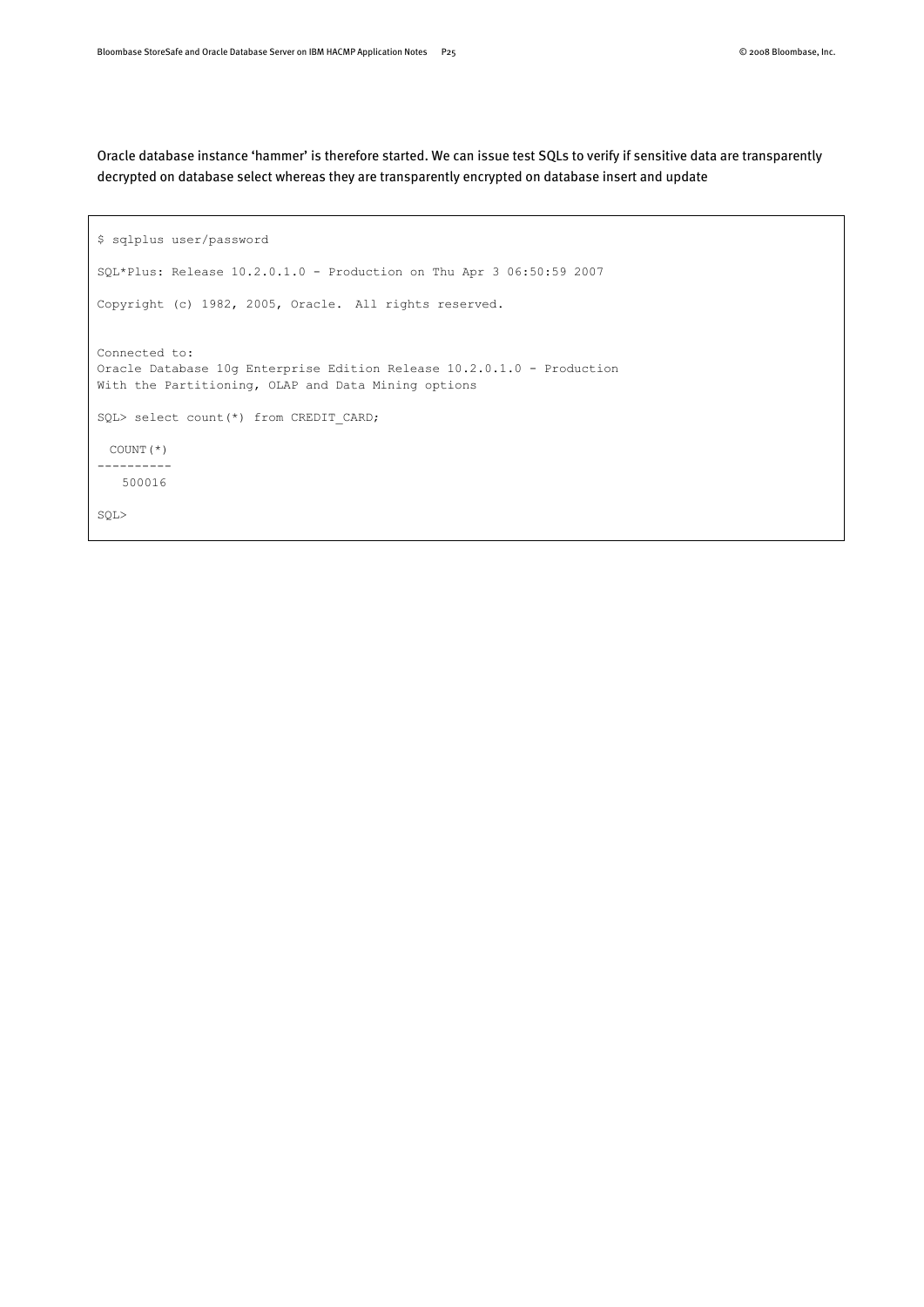# <span id="page-25-0"></span>**Conclusion**

Bloombase Spitfire StoreSafe storage security server protects privacy of sensitive enterprise data by transparent encryption and decryption. This paper summarizes quick notes to setup of Spitfire StoreSafe and simple migration of Oracle database on IBM AIX platform installed on IBM p-Series POWER based server with IBM DS4100 SAN storage sub-system to achieve transparent Oracle encryption meeting various information security regulatory compliance standards without sacrificing performance. High Aailability of Spitfire StoreSafe is also illustrated with the HACMP tool.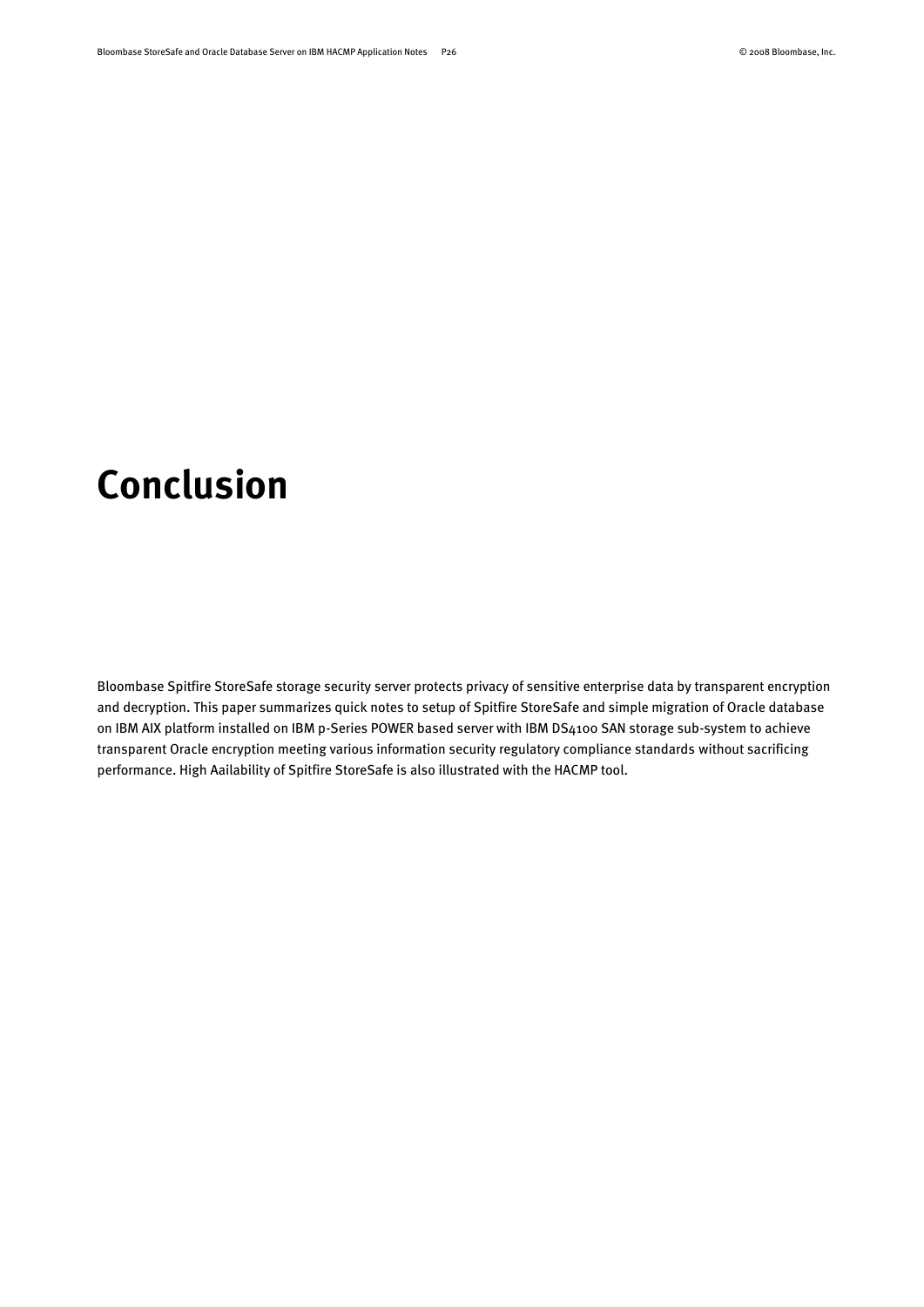# <span id="page-26-0"></span>**Acknowledgement**

We would like to thank the following individuals for their contribution (in terms of consultancy and facilities management) to the testing process and technical report :

Sashikala Rajalingam, IBM Innovation Center

Catharine GH Tan, IBM Innovation Center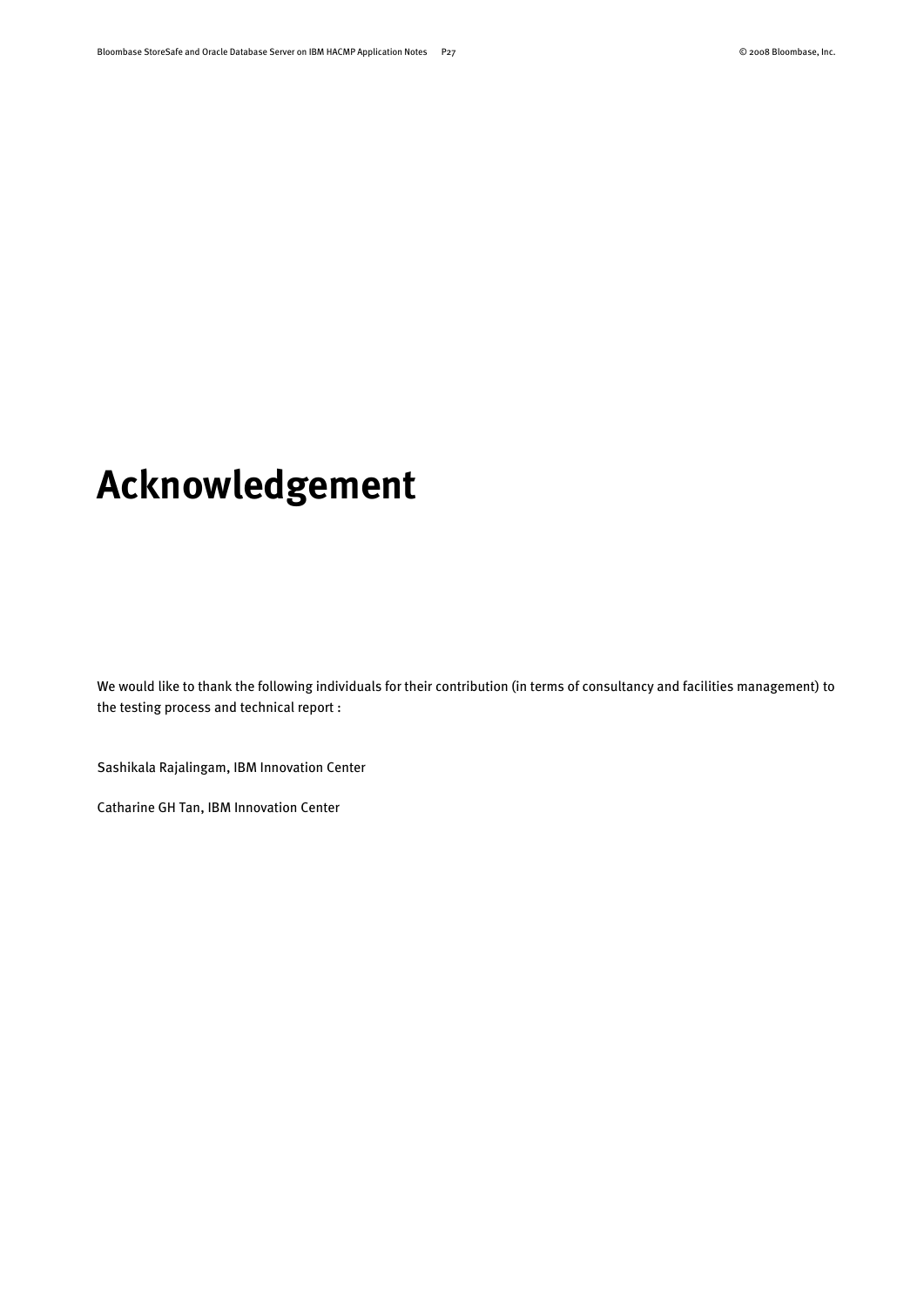# <span id="page-27-0"></span>**Disclaimer**

The tests described in this paper were conducted in the Bloombase InteropLab. Bloombase has not tested this configuration with all the combinations of hardware and software options available. There may be significant differences in your configuration that will change the procedures necessary to accomplish the objectives outlined in this paper. If you find that any of these procedures do not work in your environment, please contact us immediately.